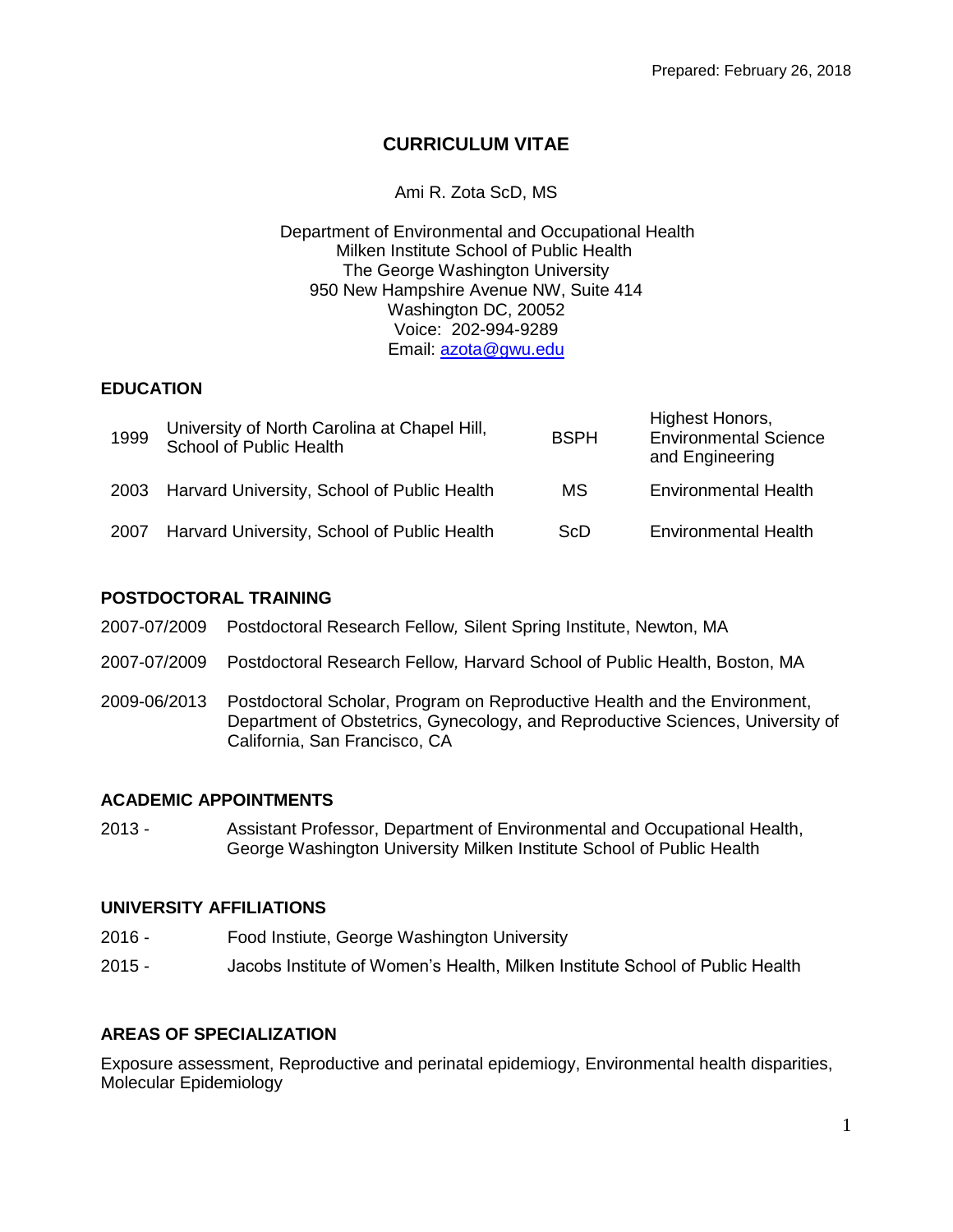# **HONORS AND AWARDS**

| 2017       | Collaborative on Health and the Environment award: Pioneer under 40 in<br><b>Environmental Public Health</b>                                        |  |
|------------|-----------------------------------------------------------------------------------------------------------------------------------------------------|--|
| 2017       | Article of the Year, Journal of Exposure Science and Environmental Epidemiology                                                                     |  |
| 2016       | Article featured in <i>Environmental Health Perspectives</i> Science Selections                                                                     |  |
| 2016       | Early Career Reviewer, National Institutes of Health                                                                                                |  |
| 2012       | Article of the Year, American Journal of Public Health                                                                                              |  |
| 2011-2013  | UCSF Clinical & Translational Science Institute K Scholar Program Fellow                                                                            |  |
| 2010-2011  | Science Communication Fellow, Environmental Health News                                                                                             |  |
| 2006, 2008 | Special Commendation, Rebecca James Baker Memorial Prize, International<br>Society for Environmental Epidemiology                                   |  |
| 2006       | Student Poster Award, International Conference of the International Societies for<br>Environmental Epidemiology and Exposure Science, Paris, France |  |
| 2005-2006  | National Fellow, Environmental Leadership Program                                                                                                   |  |
| 2004       | Student Poster Award, Conference of the International Society of Exposure Science<br>(Formerly ISEA), Philadelphia, PA                              |  |
| 2003-2006  | Predoctoral Research Fellowship, Superfund Basic Research Program                                                                                   |  |
| 2002-2003  | Boston Schweitzer Fellow, the Albert Schweitzer Fellowship, Boston, MA                                                                              |  |
| 2001-2003  | Hazardous Substance Academic Training Tuition Scholarship, National Institute of<br>Occupational Safety and Health                                  |  |
| 1999       | Highest Honors in Environmental Science and Engineering, UNC-Chapel Hill                                                                            |  |

# **RESEARCH AND CREATIVE ACTIVITY**

# **RESEARCH GRANTS AWARDED**

- 1. Title of grant: "Using EV-microRNAs to identify a non-invasive biomarker of uterine fibroid growth" Dates: 4/2018 – 3/2020 Sponsoring organization: GW Milken School of Public Health Funding Level: \$25,000 direct Principal Investigator: Ami Zota Aim: To collect pilot data on in vivo fibroid growth and associations with EV-miRNAs Role: Principal Investigator
- 2. Title of grant: "Toxic-free healthy food systems summit" Dates: 12/2017 – 12/2018 Sponsoring organization: Forsythia Foundation Funding level: \$50,000 direct Principal Investigator: Ami Zota Aim: To plan a summit with thought leaders, scientists, policy-makers, and entrepeneurs to identify data gaps and opportunities for action to remove toxic chemicals from food systems Role: Principal Investigator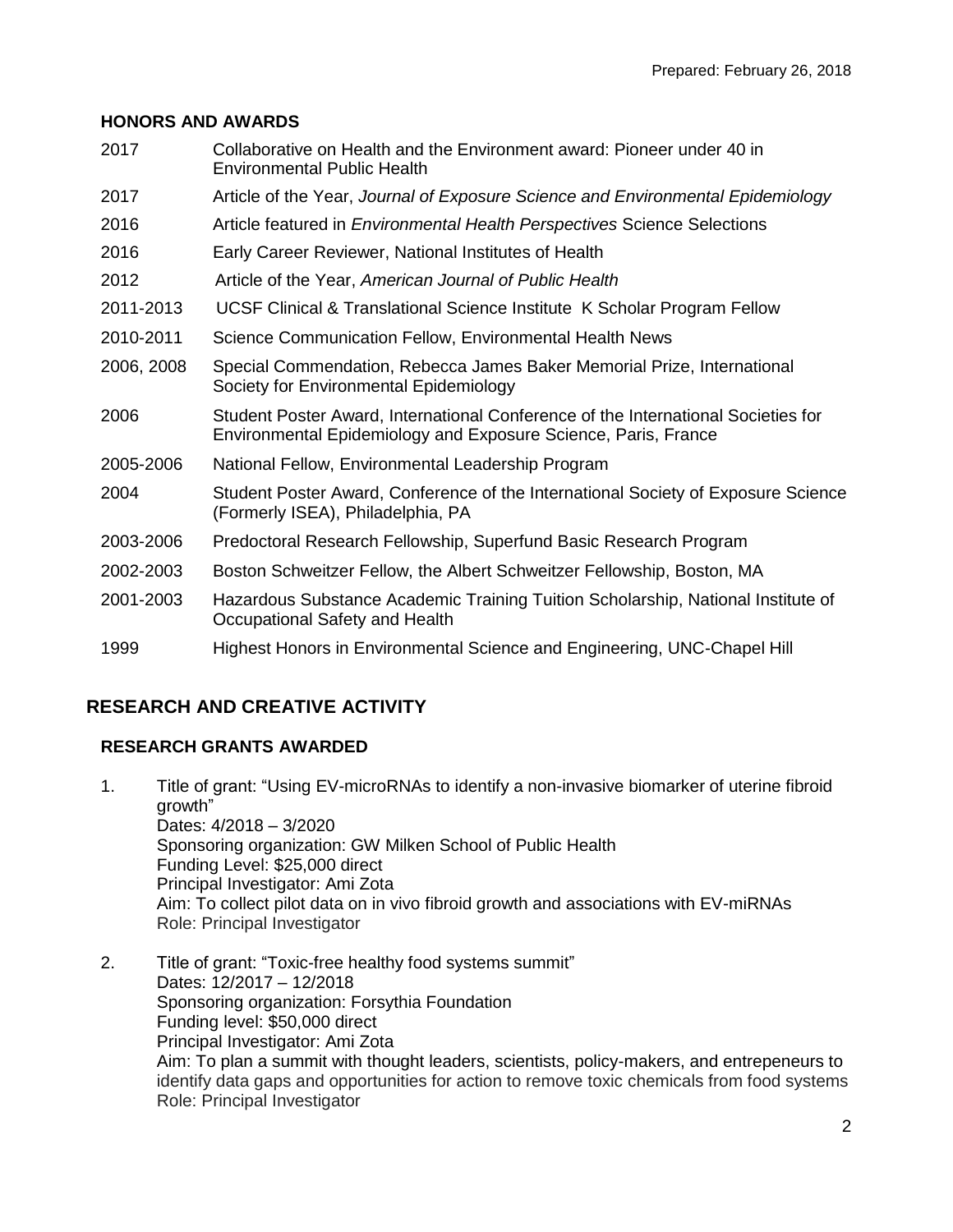- 3. Title of grant: "Developing evidence-based strategies for toxic-free healthy food systems" Dates: 6/2016 – 1/2019 Sponsoring organization: Passport Foundation Funding level: \$100,000 direct Principal Investigator: Ami Zota Aim: To communicate emerging scientific evidence to the public, and identify major sources of phthalates in the food industry and subpopulations who may be at high risk. Role: Principal Investigator
- 4. Title of grant: "Effect of a weight loss and phthalate exposure reduction intervention trial on body composition" Dates: 1/2017 – 6/2018 Sponsoring organization: GW Milken School of Public Health Redstone Center Funding level: \$50,000 direct Principal Investigator: Kim Robien Aim: To conduct a phthalate elimination study by targeting dietary and personal care product sources. Role: Co-Investigator
- 5. Title of grant: "Role of endocrine-disrupting chemicals and social stress on perinatal outcomes" Dates: 6/2011 – 8/2017 Sponsoring organization: NIEHS K99ES019881/R00ES019881 Funding level: \$927,000 direct Principal Investigator: Ami Zota Aim: Career development award to help launch an independent research program in reproductive and environmental epidemiology of endocrine-disrupting chemicals that includes integration of social factors and biologic pathways.
	- Role: Principal Investigator
- 6. Title of grant: "Endocrine-disrupting chemicals, uterine fibroid growth, and novel epigenetic pathways" Dates: 6/2016 – 12/2017 Sponsoring organization: GW Office of the Vice President for Resarch, Cross-Disciplinary Research Fund Funding level: \$45,000 direct Principal Investigator: Ami Zota/Gaby Moawad/Sam Simmens Aim: To examine whether phthalate and phenol exposures affect fibroid growth, in part through changes in miRNA-induced mRNA expression Role: Principal Investigator
- 7. Title of grant: "Environmental genomics of uterine leiomyomas (fibroids)" Dates: 3/2016 – 3/2017 Sponsoring organization: GW Cancer Center Funding level: \$15,000 direct Principal Investigator: Ami Zota/Gaby Moawad/Sam Simmens Aim: To examine whether phthalate and phenol exposures affect fibroid growth, in part through changes in miRNA-induced mRNA expression Role: Principal Investigator
- 8. Title of grant: "Consumer product chemicals in indoor dust: a meta-analysis"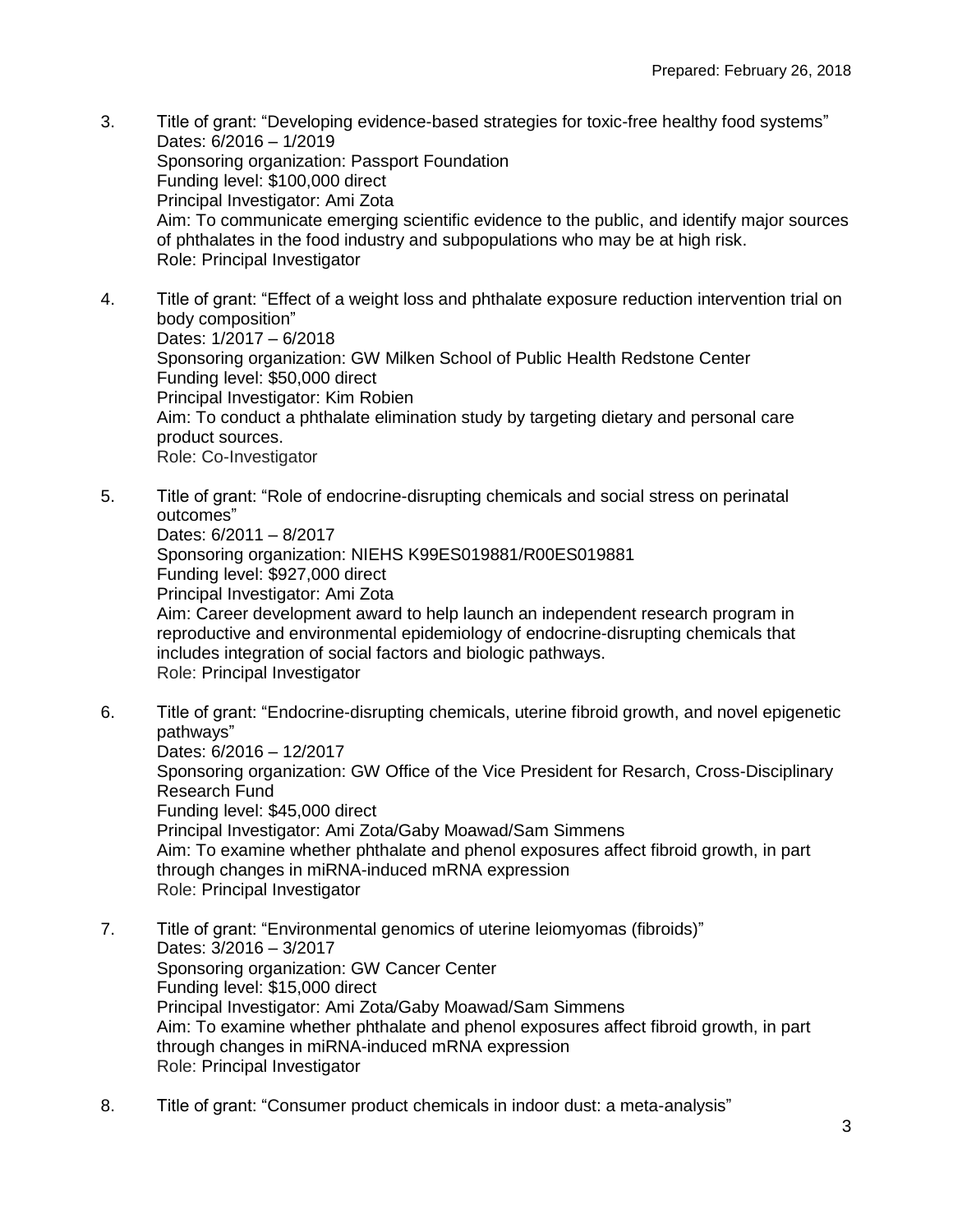Dates: 1/2015 – 6/2016 Sponsoring organization: Natural Resources Defense Council Funding level: \$50,000 direct Principal Investigators: Veena Singla/Ami Zota Aim: To conduct a systematic review and quantitative meta-analysis of consumer product chemicals in household dust Role: Principal Investigator

- 9. Title of grant: "Environmental genomics of uterine leiomyomas (fibroids)" Dates: 8/2014 – 12/2015 Sponsoring organization: GW Milken School of Public Health Springboard Grant Program Funding level: \$50,000 direct Principal Investigators: Ami Zota Aim: To examine environmental and epigenetic determinants of uterine fibroid severity Role: Principal Investigator
- 10. Title of grant: "New frontiers in expanding our understanding of chemicals in pregnant women" Dates: 8/2011 – 7/2013 Sponsoring organization: Passport Foundation, Science Innovation Fund Funding level: \$50,000 direct Principal Investigators: Tracey Woodruff Aim: To develop non-targeted analytical methods for chemical exposure assessment Role: Co-Investigator
- 11. Title of grant: "Cumulative impacts of PBDEs and PCBs on thyroid disruption during pregnancy" Dates: 8/2009 – 7/2010 Sponsoring organization: Passport Foundation, Science Innovation Fund Funding level: \$50,000 direct Principal Investigators: Tracey Woodruff/Ami Zota Aim: To examine effects of PBDE and PCB exposure on thyroid hormone disruption in pregnant women Role: Principal Investigator
- 12. Title of grant: "Assessing cumulative burdens of chemical exposure among US pregnant women" Dates: 8/2009 – 7/2010 Sponsoring organization: Passport Foundation, Science Innovation Fund Funding level: \$50,000 direct Principal Investigators: Tracey Woodruff/Ami Zota Aim: To develop novel methods for cumulative exposure assessment in pregnant women Role: Principal Investigator

# **PENDING GRANTS**

1. Title of grant: "Using EV-microRNAs to identify a non-invasive biomarker of uterine fibroid growth" Dates: 6/2018 – 5/2020 Sponsoring organization: NICHD R21 Funding level: \$275,000 direct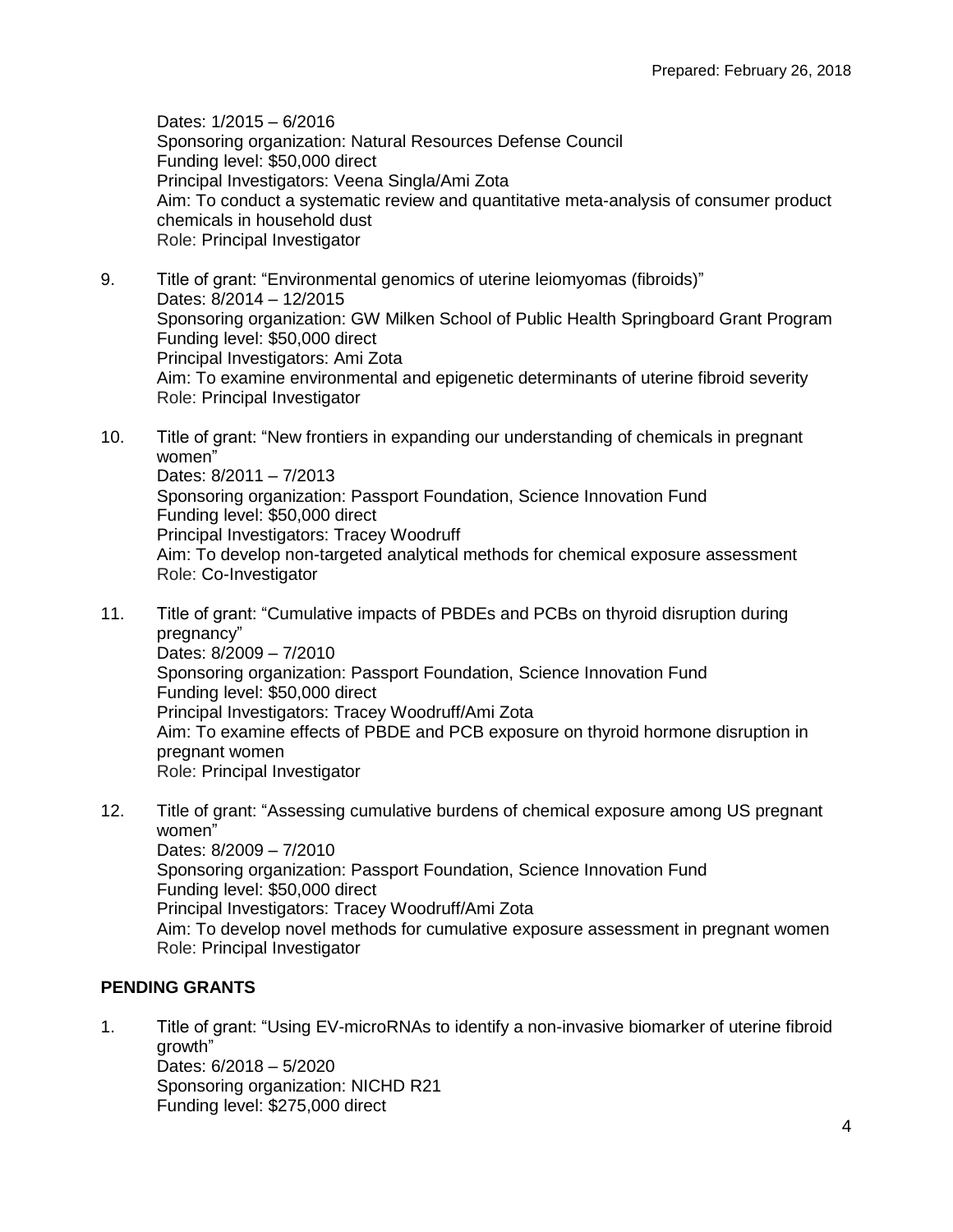Principal Investigator: Ami Zota Aim: To identify EV-miRNAs of fibroid origin and determine whether they can be used as early predictors of fibroid growth Role: Principal Investigator Original submission; will be reviewed in February 2018

2. Title of grant: "Effects of maternal perchlorate exposure during pregnancy and lactation on infant thyroid function and neurodevelopment" Dates: 12/2018 – 11/2023 Sponsoring organization: NIEHS R01 ONES Principal Investigator: Angela Leung Aim: To identify effects of maternal perchlorate exposure during pregnancy and lactation on infant thyroid function and neurodevelopment using human and rodent models Role: Co-Investigator Resubmission; will be reviewed in summer 2018

3. Title of grant: "Taking Stock: Product Use and Exposure Disparities Among Black and Latina Women in Los Angeles" Dates: 8/2018 – 7/2021 Sponsoring organization: California Breast Cancer Research Program Funding Level: \$350,000 direct Principal Investigator: Bhavna Shamasunder/Jan Flint Aim: To identify links between consumer product use and racial/ethnic disparities in breast cancer through community-based surveys and chemical product testing Role: Co-Investigator Resubmission; will be reviewed in spring 2018

### **PEER-REVIEWED PUBLICATIONS**

(\*Student is a first author &Zota is corresponding author)

- 1. **Zota A.** & , Adamkiewicz G., Levy J.I., and Spengler J.D*.* Ventilation in public housing: implications for indoor nitrogen dioxide concentrations. *Indoor Air* 2005*,* 15: 393-401. doi: 10.1111/j.1600-0668.2005.00375.x.
- 2. **Zota A.R.**<sup>&</sup>, Rudel R.A., Morello-Frosch R.A., Brody J.G. Elevated house dust and serum concentrations of PBDEs in California: unintended consequences of furniture flammability standards? *Environmental Science and Technology* 2008, 42: 8158-8164. doi: 10.1021/es801792z.
- 3. **Zota A.R.**<sup>&</sup>, Ettinger A.S., Amarasiriwardena C., Bouchard M., Schwartz J., Hu H., Wright R.O. Association between maternal manganese exposure and infant birth weight. *Epidemiology* 2009, 20: 367-373. doi: 10.1097/EDE.0b013e31819b93c0. PMCID: PMC3113478.
- 4. Ettinger A.S., **Zota A.R.**, Amarasiriwardena C.J., Hopkins M.R., Schwartz J., Hu H., Wright R.O. Maternal arsenic exposure and impaired glucose tolerance during pregnancy *Environmental Health Perspectives* 2009, 117: 1059-1064. doi: 10.1289/ehp0800533. PMCID: PMC2717130.
- 5. **Zota A.R.** & , Willis R., Jim R., Norris G.A., Shine J.P., Duvall R., Schaider, L.A., Spengler, J.D. Impact of mine waste on airborne respirable particulates in northeastern Oklahoma, USA.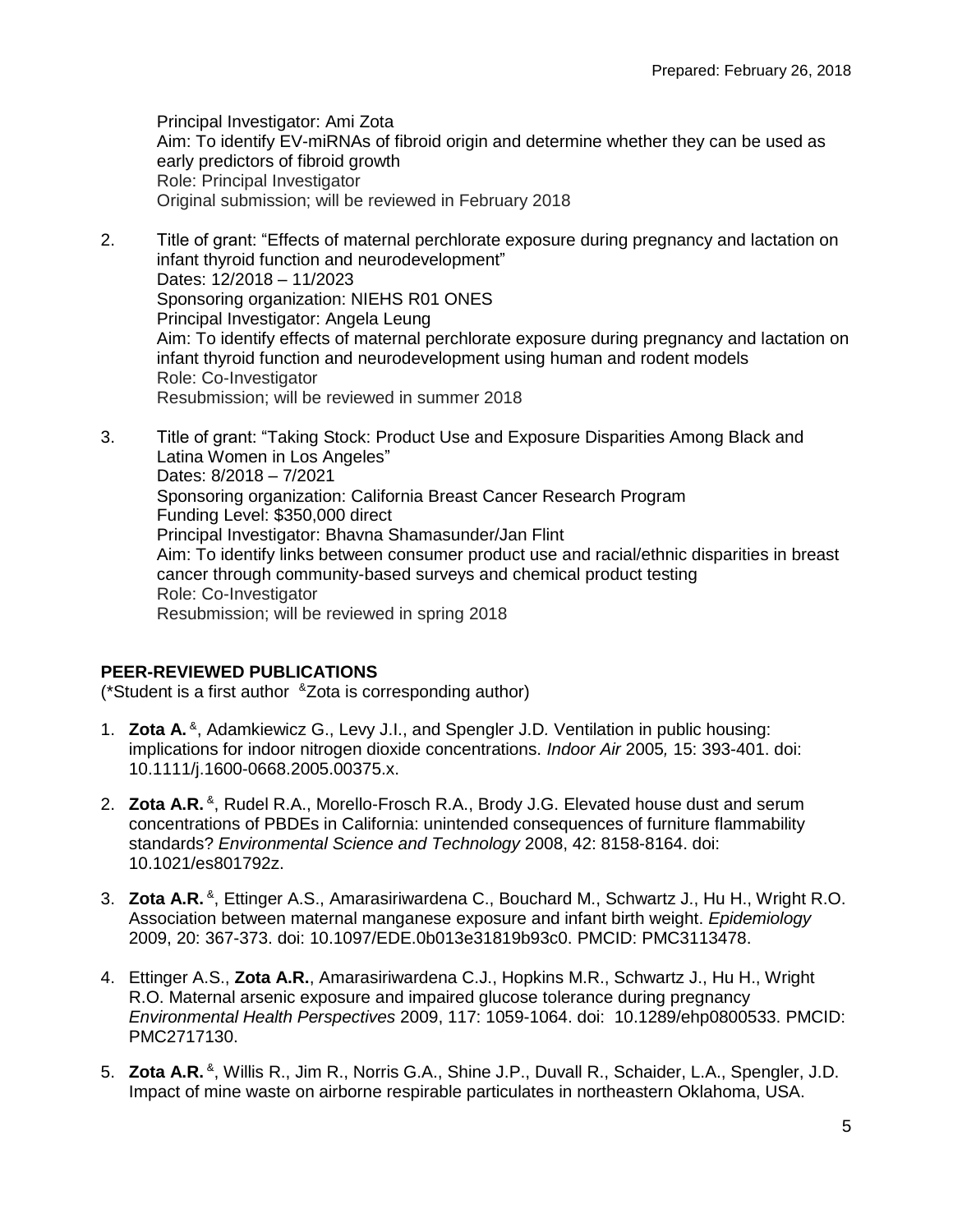*Journal of the Air & Waste Management Association* 2009, 59: 1347-1357*.* doi: 10.3155/1047- 3289.59.11.1347*.* PMID: 19947116*.*

- 6. Brody J.G., Morello-Frosch R.A., **Zota A.R.,** Brown P., Perez C., Rudel R.A. Linking exposure assessment science with policy objectives for environmental justice and breast cancer advocacy: The Northern California household exposure study. *American Journal of Public Health* 2009*,* 99:S600-S609. doi: 10.2105/AJPH.2008.149088. PMCID: PMC2774181.
- 7. **Zota A.R.**, Aschengrau A., Rudel R.A., Brody J.G. Self-reported cleaning and pesticide product use, beliefs about disease causation and risk of breast cancer in the Cape Cod breast cancer and environment study. *Environmental Health* 2010, 9:40. doi: 10.1186/1476-069X-9-40. PMCID: PMC2918587 (Most accessed article in July 2010 and among the top ten most accessed articles for 2010).
- 8. **Zota A.R.**<sup>&</sup>, Adamkiewicz G., and Morello-Frosch R.A. Are PBDEs an environmental equity concern? Exposure disparities by socioeconomic status. *Environmental Science and Technology* 2010, 44 (15): 5691-2. doi: 10.1021/es101723d.
- 9. Adams C., Brown P., Morello-Frosch R.A., Brody J.G., Rudel R., **Zota A.,** Dunagan S., Tovar J., Patton S. Community context in report-back of personal environmental exposure data. *Journal of Health and Social Behavior* 2011, 52(2):180-196. doi: 10.1177/0022146510395593. PMCID: PMC3175404.
- 10. Woodruff T.J., **Zota A.R.,** and Schwartz J.M. Environmental chemicals in pregnant women in the U.S.: NHANES 2003-2004. *Environmental Health Perspectives* 2011, 119(6): 878-885. doi: 10.1289/ehp.1002727. Epub 2011 Jan 14. PMCID: PMC3114826. (Second most accessed article in the journal in 2011)
- 11. Adamkiewicz G., **Zota A.R.**, Fabian M.P., Chahine T., Julien R., Spengler J.D., and Levy J.I. Moving environmental justice indoors: understanding structural influences on residential exposure patterns in low-income communities. *American Journal of Public Health* 2011, 101 Suppl 1:S238-45. doi: 10.2105/AJPH.2011.300119. Epub 2011 Aug 11. PMCID: PMC3222513.(American Journal of Public Health Paper of the Year for 2011-2012)
- 12. Zota A.R.<sup>&</sup>, Schaider L.A., Ettinger A.S., Wright R.O., Shine J.P., and Spengler J.D. Metal sources and exposures in the homes of young children living near a mining-impacted Superfund site. *Journal of Exposure Science and Environmental Epidemiology* 2011, 21(5):495-505. doi: 10.1038/jes.2011.21. Epub 2011 May 18. PMCID: PMC3161168.
- 13. Zota A.R.<sup>&</sup>, Park J.S., Wang Y., Petreas M., Zoeller R.T., Woodruff T.J. Polybrominated diphenyl ethers (PBDEs), hydroxylated PBDEs (OH-PBDEs), and measures of thyroid function in second trimester pregnant women in California. *Environmental Science & Technology* 2011, 45(18): 7896 – 905. PMCID: PMC3191110.
- 14. Brown P., Brody J.G., Morello-Frosch R., Tovar J., **Zota A.R.**, and Rudel R.A. Measuring the Success of Community Science: The Northern California Household Exposure Study. *Environmental Health Perspectives* 2012, 120(3): 326 – 331. doi: 10.1289/ehp.1103734. Epub 2011 Dec 6. PMCID: PMC3295345.
- 15. **Zota A.R.**, Linderholm L., Park J.S., Petreas M., Guo T., Privalsky M.L., Zoeller R.T., and Woodruff T.J. A temporal comparison of PBDEs, OH-PBDEs, PCBs, and OH-PCBs in the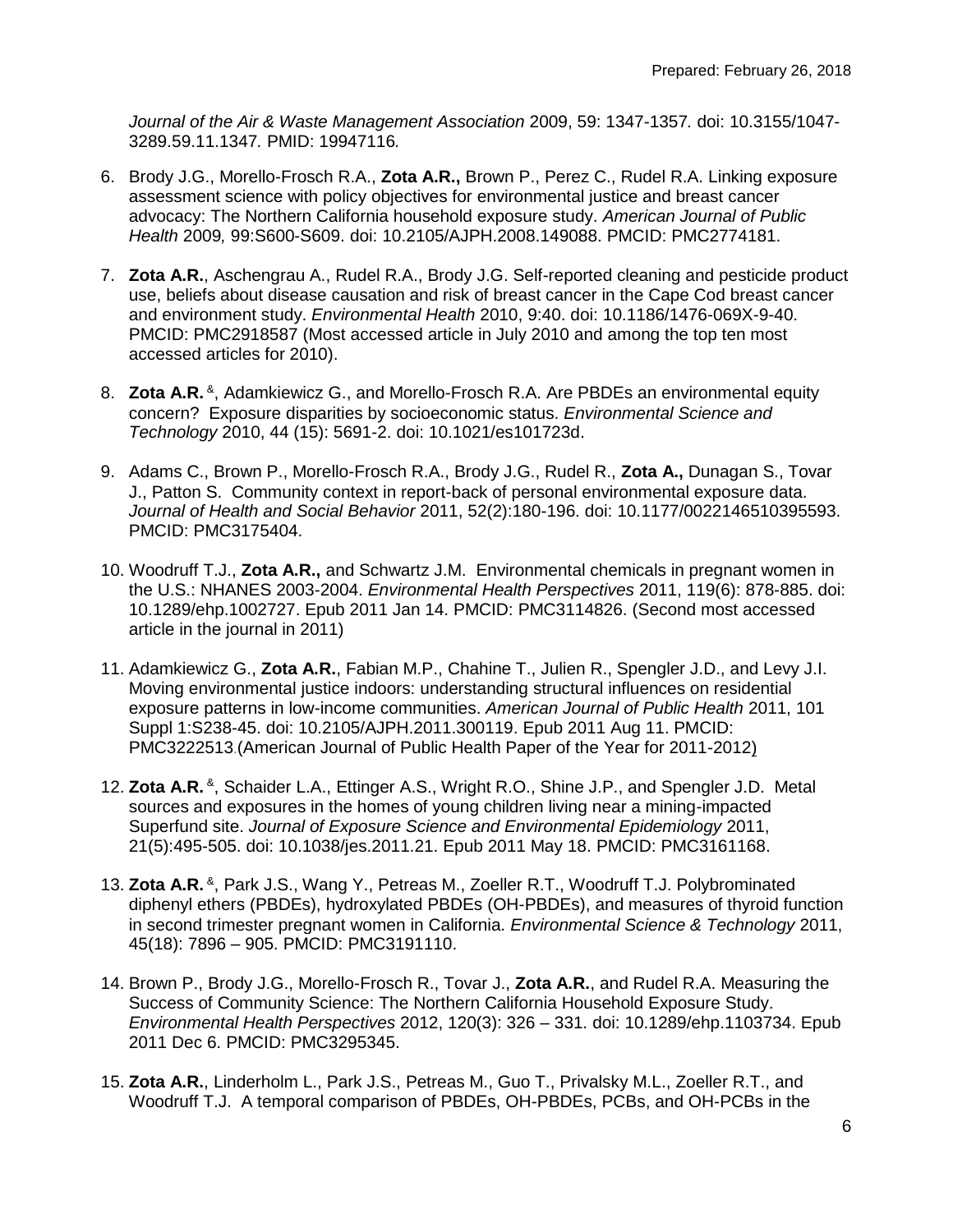serum of second trimester pregnant women recruited from San Francisco General Hospital, California. *Environmental Science & Technology* 2013 47(20): 11776-11784. doi: 10.1021/es402204y. PMCID: PMC4086273.

- 16. **Zota A.R**. & , Shenassa E., and Morello-Frosch R.A. Allostatic load modifies the effect of blood lead levels on elevated blood pressure among middle-aged U.S. adults: Findings from NHANES 1999 – 2008. *Environmental Health* 2013, 12(1): 64. doi: 10.1186/1476-069X-12- 64.PMCID: PMC3847858.
- 17. Zota A.R.<sup>&</sup>, Calafat A.M., and Woodruff T.J. Temporal trends in phthalate exposures: Findings from the National Health and Nutrition Examination Survey 2001-2010. *Environmental Health Perspectives* 2014, 122: 235–241. doi:10.1289/ehp.1306681. Epub 2014 Jan 15. PMCID: PMC3948032.
- 18. Zota A.R.<sup>&</sup>, Needham B.L., Blackburn E.H., Lin J., Park S.K., Rehkopf D.H., and Epel E.S. Associations of cadmium and lead exposure with leukocyte telomere length: Findings from NHANES 1999-2002. *American Journal of Epidemiology* 2015, 181(2): 127–136. doi: 10.1093/aje/kwu293. Epub 2014 Dec 10. PMCID: PMC4351349.
- 19. Branch F.\*, Woodruff T.J., Mitro S.D., **Zota A.R.&** Vaginal douching and racial/ethnic disparities in phthalates exposure among reproductive-aged women: National Health and Nutrition Examination Survey 2001-2004. *Environmental Health* 2015, 14(1):57. doi: 10.1186/s12940- 015-0043-6. PMCID: PMC4502470. (Among the ten most accessed articles in the journal in 2015).
- 20. Mitro S.D. and **Zota A.R.&** Vitamin D and uterine leiomyoma among a sample of US women: Findings from NHANES, 2001-2006. *Reproductive Toxicology* 2015, 57:81-6. doi: 10.1016/j.reprotox.2015.05.013. Epub 2015 Jun 3. PMCID: PMC4550549.
- 21. Mitro S.D., Johnson T., **Zota A.R.&** Cumulative chemical exposures during pregnancy and early development. *Current Environmental Health Reports* 2015, 2(4):367-78. doi: 10.1007/s40572- 015-0064-x. Epub 2015 Sep 4.PMCID: PMC4626367.
- 22. Mitro S.D., Birnbaum L.S., Needham B.L., **Zota A.R.&** Cross-sectional associations between exposure to persistent organic pollutants and leukocyte telomere length among US adults in NHANES, 2001-2002. *Environmental Health Perspectives* 2016:124(5):651-8. doi: 10.1289/ehp.1510187. Epub 2015 Oct 9. PMCID: PMC4858394.
- 23. Zota A.R. <sup>&</sup>, Riederer A.M., Ettinger A.S., Schaider L.A., Shine J.P., Amarasiriwardena C.J., Wright R.O., Spengler J.D. Associations between metals in residential environmental media and exposure biomarkers over time in infants living near a mining-impacted site. *Journal of Exposure Science and Environmental Epidemiology* 2016:26(5):510-9. doi: 10.1038/jes.2015.76. Epub 2015 Dec 9.
- 24. Zota A.R.<sup>&</sup>, Phillips C., and Mitro S.D. Recent fast food consumption and Bisphenol A and phthalates exposures among the US population in NHANES, 2003 – 2010. *Environmental Health Perspectives* 2016: 124(10):1521-1528. doi: 10.1289/ehp.1510803. Epub 2016 Apr 13. (Topic of EHP Science Selection feature story: http://ehp.niehs.nih.gov/124-A191/)
- 25. James-Todd T.M., Chiu Y.H., and **Zota A.R**. Racial/ethnic disparities in environmental endocrine disrupting chemicals and women's reproductive health outcomes: epidemiological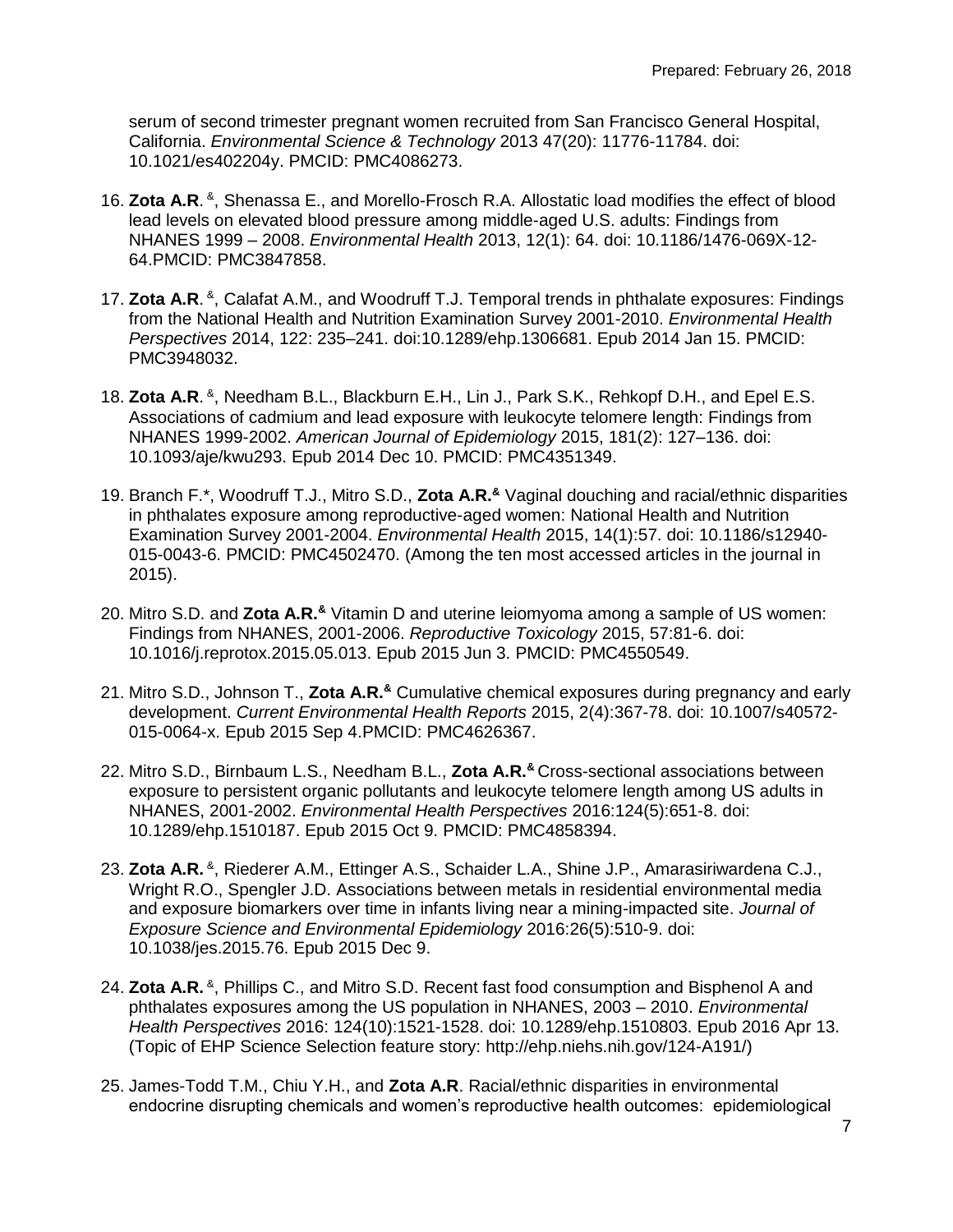examples across the life course. *Current Epidemiology Reports* 2016: 3(2): 161-180. doi: 10.1007/s40471-016-0073-9. Epub 2016 Mar 31.

- 26. Gerona R.R., Pan J., **Zota A.R.,** Schwartz J.M., Friesen M.W., Taylor J.A., Hunt P.A., Woodruff T.J. Direct measurement of Bisphenol A (BPA), BPA glucuronide and BPA sulfate in a diverse and low-income population of pregnant women reveals high exposure, with potential implications for previous exposure estimates: a cross-sectional study. *Environmental Health* 2016, 15:50. doi: 10.1186/s12940-016-0131-2. PMCID: PMC4828888.
- 27. Mitro S.D., Dodson R.E., Singla V., Adamkiewicz G., Elmi A., Tilly M.K, **Zota A.R**. **&** Consumer product chemicals in indoor dust: a quantitative meta-analysis of US. studies. *Environmental Science & Technology* 2016, 50(19):10661-10672. doi: 10.1021/acs.est.6b02023.
- 28. Varshavsky J.R.\*, **Zota A.R.,** Woodruff T.J. A novel method for calculating potency-weighted cumulative phthalate exposure with implications for identifying racial/ethnic disparities among U.S. reproductive-aged women in NHANES 2001-2012. *Environmental Science & Technology* 2016, 50(19):10616-10624. doi: 10.1021/acs.est.6b00522.
- 29. Rehkopf D.H., Needham B.L., Lin J., Blackburn E.H., **Zota A.R**., Wojcicki J.M, Epel E.S. Leukocyte telomere length in relation to 17 biomarkers of cardiovascular disease risk: A population-based study, cross-sectional study of US adults. *PLOS Medicine* 2016 13(11):e1002188. doi: 10.1371/journal.pmed.1002188*.*
- 30. Nomura S.O., Robien K., **Zota A.R.&** Serum folate, vitamin B-12, vitamin A, γ-tocopherol, αtocopherol, and carotenoid concentrations do not modify associations between cadmium exposure and leukocyte telomere length among the general US adult population. *Journal of Nutrition* 2017 doi: 10.3945/jn.116.243162.
- 31. Zota A.R.<sup>&</sup>, Singla V., Adamkiewicz G., Mitro S.D., Dodson R.E. Reducing chemical exposures at home: opportunities for action. *Journal of Epidemology and Community Health* 2017; 71:937- 940. doi: 10.1136/jech-2016-208676.
- 32. **Zota A.R.** & and Shamasunder B. Environmental injustice of beauty: Framing chemical exposures from the beauty industry as a health disparities concern. *American Journal of Obstetrics and Gynecology* 2017, 217 (4): 418.e1 -418.e6. doi: 10.1016/j.ajog.2017.07.020
- 33. Parry E., **Zota A.R.,** Park J.S., Woodruff T.J. Polybrominated diphenyl ethers (PBDEs) and hydroxylated PBDE metabolites (OH-PBDEs): A six-year temporal trend in Northern California Pregnant Women. *Chemosphere* 2018, 195: 777-783. doi:10.1016/j.chemosphere.2017.12.065
- 34. Lupolt S.\*, Buczynski A., **Zota A.R.**, Robien K. Development of a Healthy and Sustainable Food Availability Inventory (HSFAI): an assessment of Washington, DC grocery stores. *Journal of Hunger and Environmental Nutrition* 2018, doi:10.1080/19320248.2018.1434098
- 35. **Zota A.R.**, Mitro S.D., Robinson J., Hamilton E.G., Park J.S., Parry E., Zoeller R.T., Woodruff T.J. Polybrominated diphenyl ethers (PBDEs) and hydroxylated PBDE metabolites (OHPBDEs) in maternal and fetal tissues, and associations with fetal cytochrome P450 gene expression. *Environment International* 2018*,* 112: 269-278. doi: 10.1016/j.envint.2017.12.030.
- 36. Varshavsky J\*., Morello-Frosch R.A., Woodruff T.J., **Zota A.R.** Dietary sources of cumulative phthalates exposures among the U.S. general population 2005-2014. *Environment*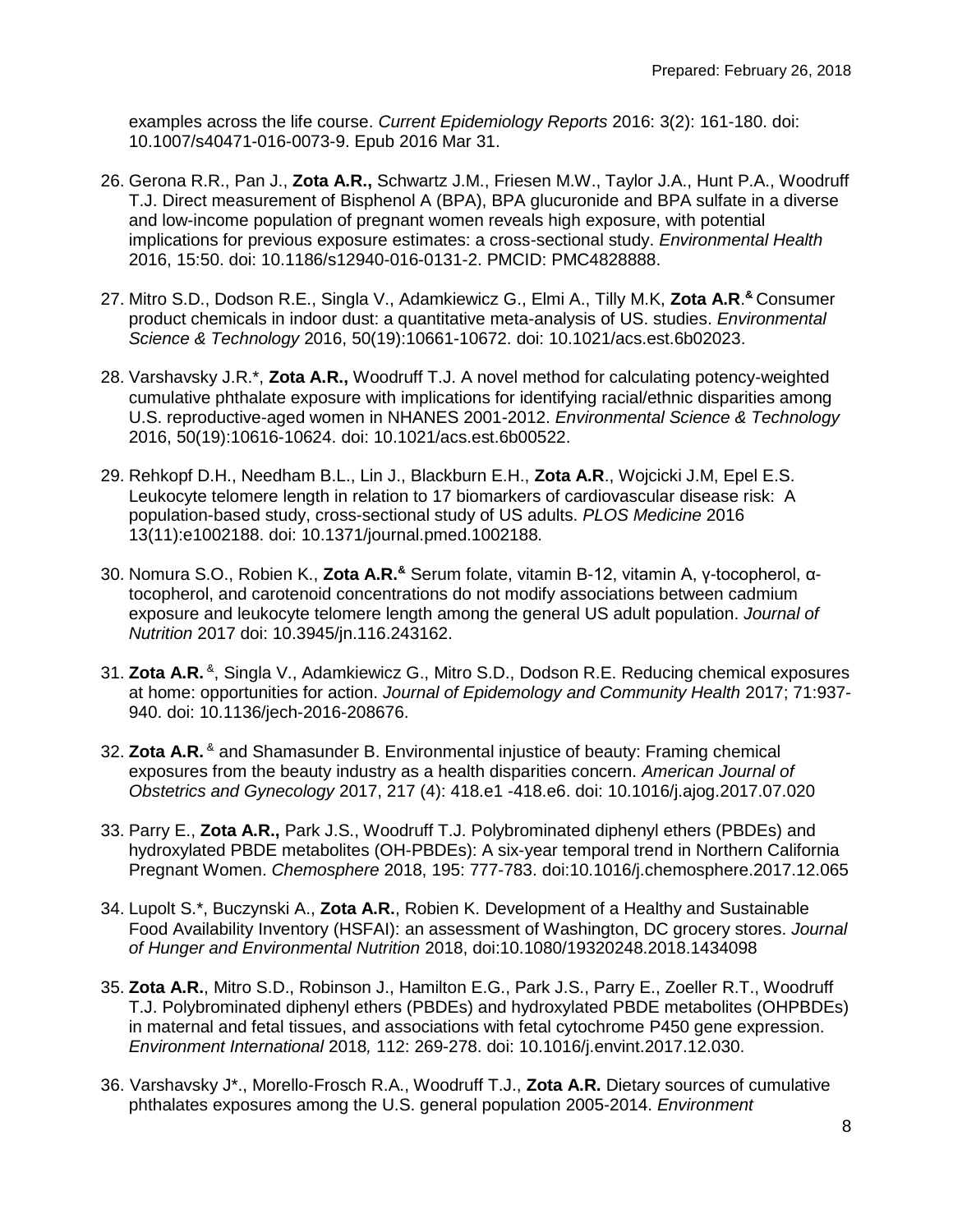*International* 2018 (accepted; in press).

37. **Zota A.R.**, Geller R.J., Romano L.E., Coleman-Phox K., Adler N.E., Parry E., Wang M., Elmi A.F., Laraia B., Epel E. E. Association between persistent endocrine-disrupting chemicals (PBDEs, OH-PBDEs, PCBs, and PFASs) and biomarkers of inflammation and cellular aging during pregnancy and postpartum. *Environment International* 2018 (accepted; in press).

# **MANUSCRIPTS UNDER REVIEW**

- 1. Bellavia A., **Zota A.R.,** Valeri L., James-Todd T. Multiple mediators approach to study environmental determinants of health disparities. (Submitted to *Environmental Epidemiology*).
- 2. VanNoy B.N.\*, Lam J., **Zota A.R.&** Breastfeeding as a predictor of serum concentrations of perand polyfluorinated alkyl substances in reproductive-aged women and young children: A systematic review. (invited submission; under review at *Current Environmental Health Reports).*

# **LETTERS and CORRESPONDENCE**

- 1. **Zota A.R.**, Rudel R.A., Morello-Frosch R.A., Brody J.G. Response to comment on elevated house dust and serum concentrations of PBDEs in California: unintended consequences of furniture flammability standards? *Environmental Science and Technology* 2009; 43: 2661-2662.
- 2. **Zota A.R.** and Woodruff T.J. Changing trends in phthalate exposures: Zota and Woodruff respond. *Environmental Health Perspectives* 2014; 122: A264 – A254.
- 3. **Zota A.R.** and Shamasunder B. Response to comments on the environmental injustice of beauty. *American Journal of Obstetrics and Gynecology* 2017

### **BOOK AND CHAPTERS**

- 1. **Zota A**. "Operationalizing the Precautionary Principle: Adoption of an Early Warnings-Early Action System", in W. Moomaw, L. Susskind, K. Kursak Eds., *Negotiating A Sustainable Future: Innovations in International Environmental Negotiations*, PON Books, Harvard Law School, 2003.
- 2. Morello-Frosch R., Brown P., Brody J.G.,Altman R.A., Rudel R.A., **Zota A.,** Perez C. "Experts, Ethics, and Environmental Justice: Communicating and Contesting Results from Personal Exposure Science", in G. Ottinger and B. Cohen Eds., *Technoscience and Environmental Justice: Expert Cultures in a Grassroots Movement.* MIT Press, 2011*.* (peer reviewed)
- 3. **Zota A**. and Morello-Frosch R. "Contribution to maternal and child health disparities" in J.Nriagu Ed., *Encyclopedia of Environmental Health*, 2011. (peer reviewed)
- 4. **Zota A.R**., Atchley D., Woodruff T.J. "The Intrauterine Environment and Early Infancy" in P. Landrigan and R. Etzel Eds., Children's Environmental Health. Oxford University Press, 2014 (peer reviewed)

### **REPORTS**

1. Gore A.C., Crews D., Doan L.L., Merrill M.L., Patisaul H., and **Zota A.** Introduction to Endocrine Disrupting Chemicals (EDCs): A Guide for Public Interest Organizations and Policy-Makers. *A*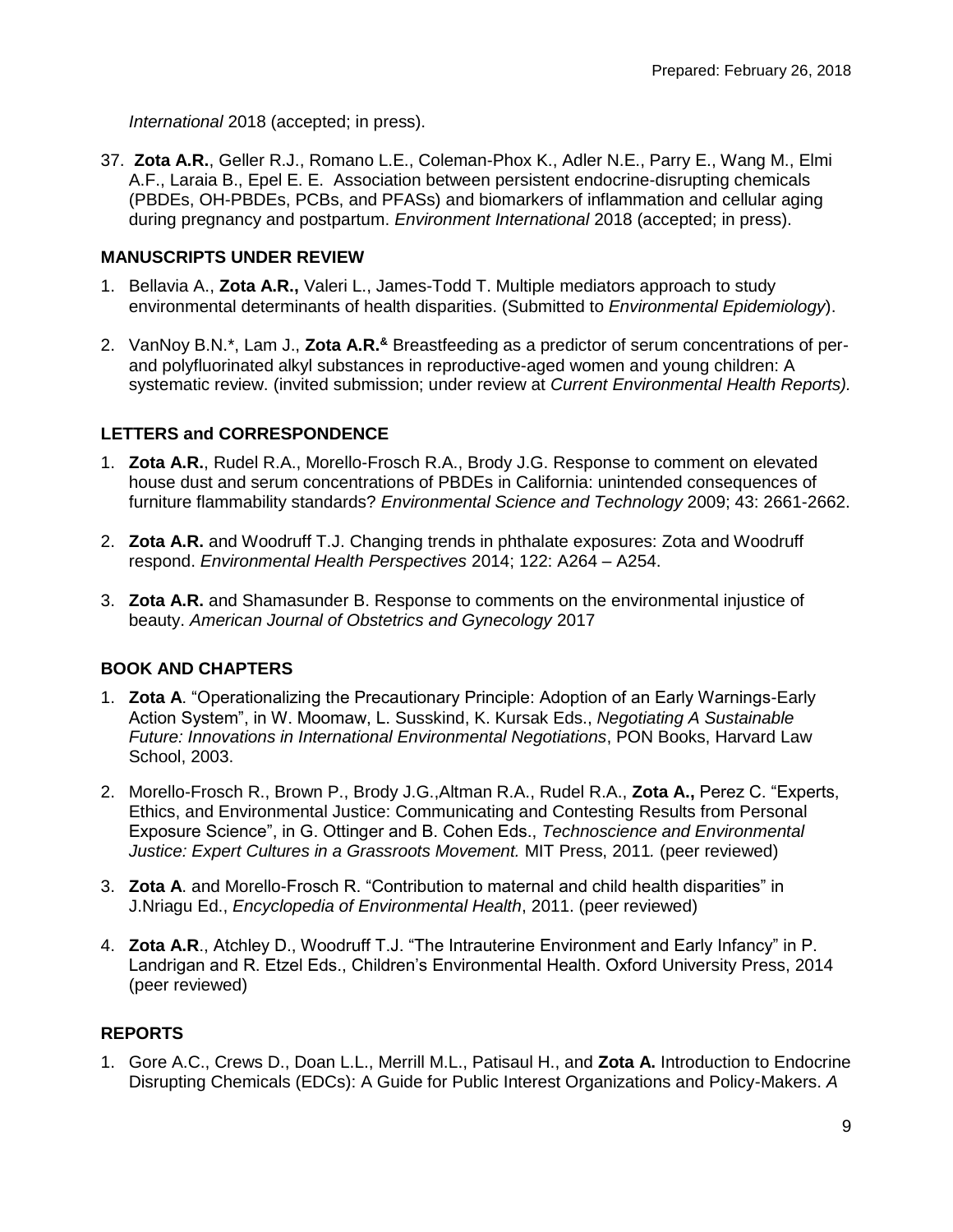*joint publication of the Endocrine Society and the International POPs Elimination Network (IPEN).* December 2014.

#### **CONFERENCE ABSTRACTS (Previous four years) (\* indicates student trainee)**

- 1. **Zota A.R**., Linderholm L., Park J.-S, Guo T., Petreas M., Zoeller R.T., Privalsky M., Woodruff T.J. *Temporal trends in serum concentrations of PBDEs, PCBs, and OH-PBDEs among*  second trimester pregnant women in California. Poster Presentation at the 6<sup>th</sup> International Symposium on Flame Retardants. San Francisco, CA, April 2013.
- 2. **Zota A.R**., Linderholm L., Park J.-S, Guo T., Petreas M., Zoeller R.T., Privalsky M., Woodruff T.J. *A comparison of PBDE and OH-PBDEs concentrations in paired samples of maternal*  serum and fetal livers during mid-gestation. Oral Presentation at the 6<sup>th</sup> International Symposium on Flame Retardants. San Francisco, CA, April 2013.
- 3. **Zota A.R**., Calafat A., and Woodruff T.J. *Temporal trends in exposure to phthalates: findings from the National Health and Nutrition Examination Survey 2001-2010*. Poster Presentation at the Environmental Health Conference (joint conference of ISEE, ISES, and ISIAQ professional societies). Basel, Switzerland, August 2013.
- 4. **Zota A.R**., Linderholm L., Park J.-S, Guo T., Petreas M., Zoeller R.T., Privalsky M., Woodruff T.J. *A comparison of PBDE and OH-PBDEs concentrations in paired samples of maternal serum and fetal livers during mid-gestation*. Oral Presentation at the Environmental Health Conference (joint conference of ISEE, ISES, and ISIAQ professional societies). Basel, Switzerland, August 2013.
- 5. **Zota A.R.,** Epel E., Morello-Frosch R., Lin J., Blackburn E., Woodruff T.J*. Associations between the social environment and telomere length among ethnically diverse, lower income pregnant women*. Oral Presentation at Conference of the American Public Health Association Boston, MA November 2013.
- 6. Branch F.\*, Woodruff T.J., **Zota A.R.** *Vaginal douching and racial/ethnic disparities in phthalates exposure among US reproductive-aged women*. Poster Presentation at GW Research Days, Washington, DC, April 2014.
- 7. **Zota A.R.,** Epel E., Morello-Frosch R., Lin J., Blackburn E., Woodruff T.J*. Assessing perceptual and biological measures of chronic stress among low income, ethnically diverse, pregnant women*. Oral Presentation at the 24th Conference of the International Society of Exposure Science, Cinncinnati, OH October 2014.
- 8. **Zota A.R**., Linderholm L., Park J.-S, Guo T., Petreas M., Zoeller R.T., Privalsky M., Woodruff T.J. *Fetal accumulation and metabolism of PBDE flame retardants during second trimester of pregnancy*. Poster Presentation at the fourth international summit of Prenatal Programming and Toxicity (PPTox). Boston, MA. October 2014.
- 9. Branch F.\*, Woodruff T.J., **Zota A.R.** *Vaginal douching and racial/ethnic disparities in phthalates exposure among US reproductive-aged women*. Oral Presentation at Conference of the American Public Health Association, New Orleans, LA, November 2014.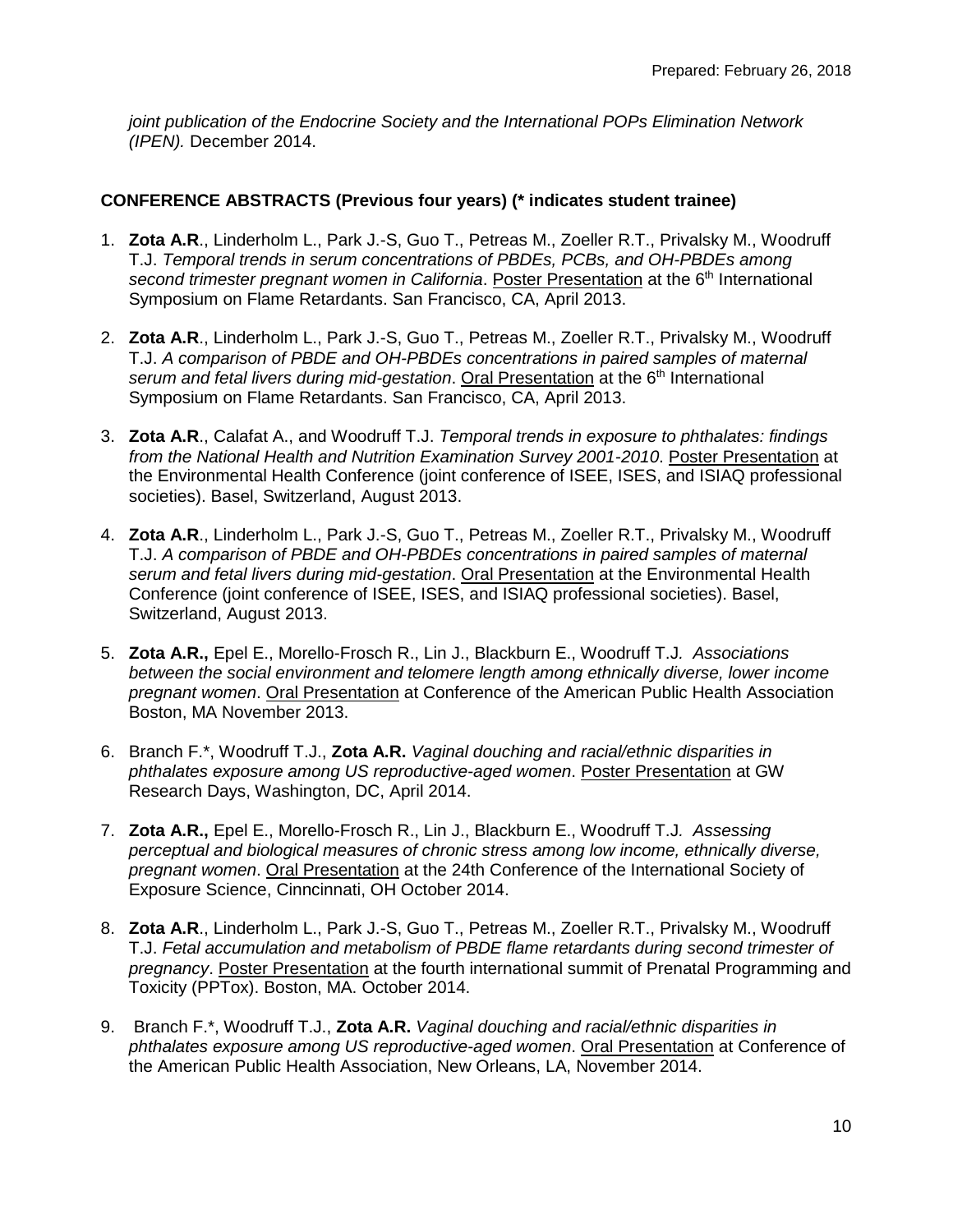- 10. Phillips C.\*, Mitro S., **Zota A.R.** *Fast Food: A Potential Source of Phthalate and BPA Exposure***.**  Oral Presentation at the Children's Environmental Health Network Research Conference (Children: Food and Environment), Austin, TX, February 2015.
- 11. Phillips C.\*, Mitro S., **Zota A.R.** *Fast Food: A Potential Source of Phthalate and BPA Exposure***.**  Poster and Oral Presentation at GW Research Days, March 2015 (Recipient of best poster presentation award).
- 12. Mitro S.D., Birnbaum L.S., Needham B.L., **Zota A.R.** *Cross-sectional associations between exposure to persistent organic pollutants and leukocyte telomere length among US adults in NHANES, 2001-2002.* Poster Presentation at GW Research Days, March 2015.
- 13. Phillips C.\*, Mitro S., **Zota A.R.** *Fast Food: A Potential Source of Phthalate and BPA Exposure***.**  Oral Presentation at 27th Conference of the International Society for Environmental Epidemiology, Sao Paulo, Brazil, August 2015.
- 14. Mitro S.D., Birnbaum L.S., Needham B.L., **Zota A.R.** *Cross-sectional associations between exposure to persistent organic pollutants and leukocyte telomere length among US adults in NHANES, 2001-2002.* Oral Presentation at 27th Conference of the International Society for Environmental Epidemiology, Sao Paulo, Brazil, August 2015.
- 15. Varshavsky J.R.\*, **Zota A.R.**, Woodruff T.J. *Racial/ethnic disparities in cumulative phthalates exposure among US reproductive-aged women: Findings from NHANES 2001-2012.* Poster Presentation at the 25th Conference of the International Society of Exposure Science, Henderson, NV, October 2015.
- 16. Mitro S.D., Dodson R.E., Singla V., Adamkiewicz G., **Zota A.R**. *Consumer product chemicals in indoor dust: a systematic review of US studies.* Oral Presentation at the 25th Conference of the International Society of Exposure Science, Henderson, NV, October 2015.
- 17. Parry E., Park J.S., **Zota A.R.**, Yeh G., Duong W., Mitro S.D., Petreas M., Woodruff T.J. *Temporal trends of levels and congener distributions of PBDEs and their phenolic analogues in Northern California pregnant women.* Poster Presentation at the 36th Conference of the Society of Environmental Toxicology and Chemistry, Salt Lake City, UT, November 2015.
- 18. Robinson J.F., Hamilton E.G., **Zota A.R.,** Parry E., Park J.S., Fisher S.J., Woodruff T.J. *Differential expression of cytochrome P450 enzymes in placenta, fetal liver, and adult liver*. Poster Presentation at the 54th Conference of the Society of Toxicology, San Diego, CA, March 2016.
- 19. Mitro S.D., Dodson R.E., Singla V., Adamkiewicz G., **Zota A.R**. *Consumer product chemicals in indoor dust: a systematic review of US studies.* Poster Presentation at GW Research Days, March 2016.
- 20. Lupolt S.\*, Buczynski A., **Zota A.R.,** Colon-Ramos U. Robien K. *Development of a Healthy and Sustainable Food Availability Index (HSFAI) and assessment of Washington DC grocery stores*. Oral Presentation at Conference of the American Public Health Association, Denver, CO, November 2016.
- 21. **Zota A.R.,** Mitro S.D., Coleman-PhoxK., Adler N.E., Laraia B.A., Epel E.E. *Perinatal psychological distress as a potential modifier of the association between prenatal exposure to*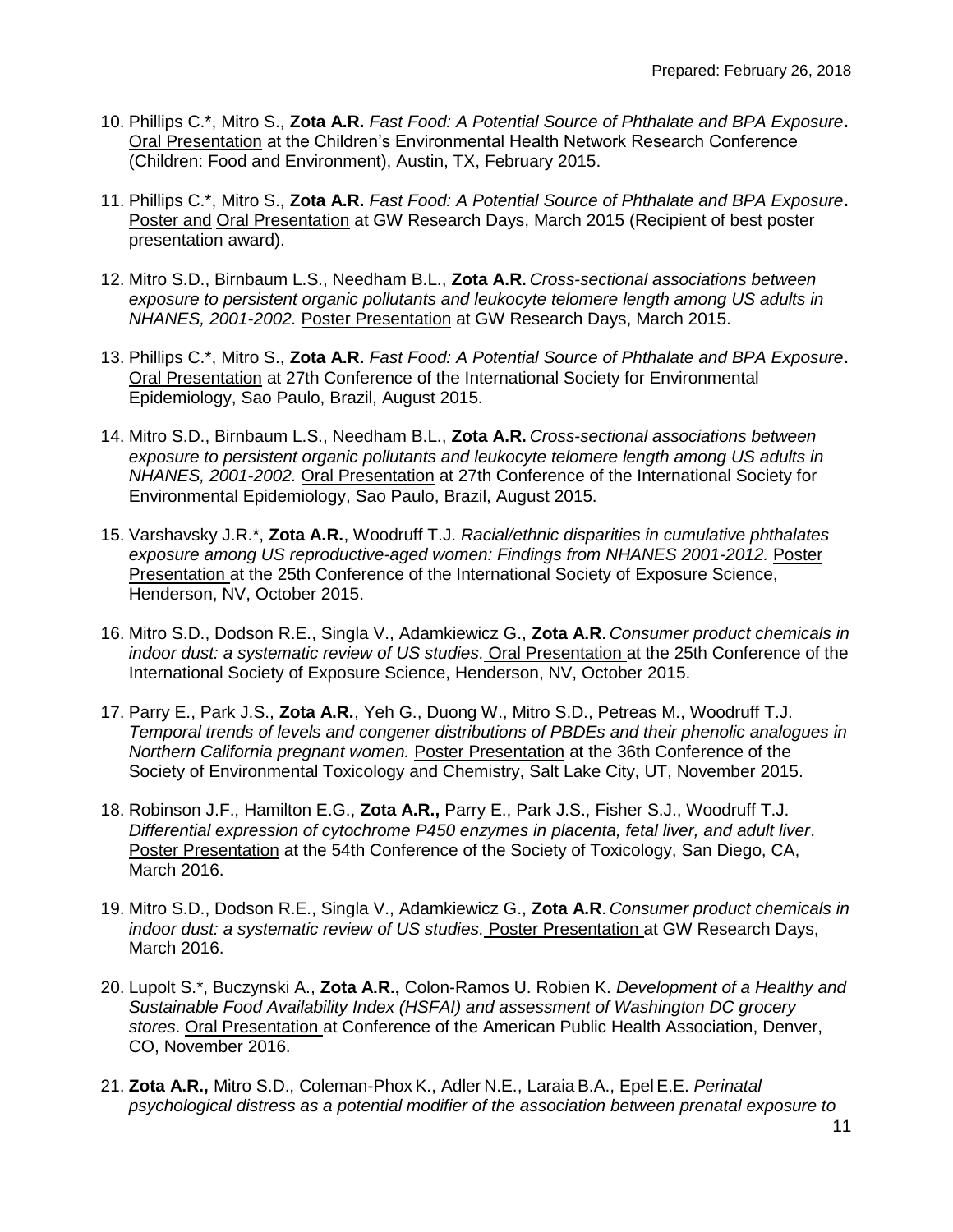*endocrine-disrupting chemicals (PBDEs, PCBs, and PFASs) and measures of thyroid function*  during pregnancy and postpartum. Oral Presentation at the 29<sup>th</sup> Conference of the International Society for Environmental Epidemiology, Rome, Italy, September 2016.

- 22. Romano L.\*, Coleman-PhoxK., Adler N.E., Laraia B.A., Epel E.E., **Zota A.R.** *Prenatal EDC exposures and biomarkers of the chronic stress response*. Oral Presentation at the Children's Environmental Health Network Translational Research Conference, Arlington, VA, April 2017.
- 23. **Zota A.R.,** Mitro S.D., Robinson J.F., Hamilton E.G., Park J.S., Parry E., Zoeller R.T., Woodruff T.J. *Polybrominated diphenyl ethers (PBDEs) and hydroxylated PBDE metabolites (OH-PBDEs) in maternal and fetal tissues, and associations with fetal cytochrome P450 gene expression.* Oral Presentation at the Children's Environmental Health Network Translational Research Conference, Arlington, VA, April 2017.
- 24. Varshavsky J.R.\*, **Zota A.R.,** Woodruff T.J. *A novel method for combining phthalates in a cumulative exposure metrics: implications for identifying racial/ethnic disparities.* Oral Presentation at the Children's Environmental Health Network Translational Research Conference, Arlington, VA, April 2017.
- 25. Mehta S.\*, Coleman-PhoxK., Adler N.E., LaraiaB.A., Epel E.E., **Zota A.R.** *Co-exposure to multiple persistent EDCs in a diverse, overweight pregnancy cohort: a preliminary analysis*. Oral Presentation at the Children's Environmental Health Network Translational Research Conference, Arlington, VA, April 2017.
- 26. Chavis N.S\*, **Zota A.R.** *Early life phytoestrogen exposure and the risk of uterine fibroids in premenopausal women: a systematic review*. Poster Presentation at GW Research Day, Washington DC, April 2017.
- 27. **Zota A.R.** *Using national biomonitoring data to understand the contribution of dietary sources to human exposures of phthalates, bisphenol A, and polyfluoroalkyl substances.* Invited Oral Presentation at the Food Additives and Packaging Symposium, 254<sup>th</sup> American Chemical Society National Meeting, Washington DC, August 2017
- 28. Mehta S.\*, Coleman-PhoxK., Adler N.E., Laraia B.A., Epel E.E., **Zota A.R.** *Co-exposure to multiple persistent EDCs in a diverse, overweight pregnancy cohort: a preliminary analysis*. Oral Presentation at the 26th Conference of the International Society of Exposure Science, Research Triangle Park, October 2017.
- 29. **Zota A.R.**, Geller R.J., Romano L.E., Coleman-Phox K., Adler N.E., Parry E., Wang M., Elmi A.F., Laraia B., Epel E. E. Association between persistent endocrine-disrupting chemicals (PBDEs, OH-PBDEs, PCBs, and PFASs) and biomarkers of inflammation and cellular aging during pregnancy and postpartum. Invited Symposium Presenation at the 26th Conference of the International Society of Exposure Science, Research Triangle Park, October 2017.
- 30. **Zota A.R.**, Geller R.J., Baccarelli A., Marfori C., Moawad G. Investigating racial/ethnic disparities in uterine fibroids through a socio-exposome framework. Invited Symposium Presenation at the 26th Conference of the International Society of Exposure Science, Research Triangle Park, October 2017.

### **OTHER CREATIVE ACTIVITY (Non-peer reviewed reports, blogs, and articles)**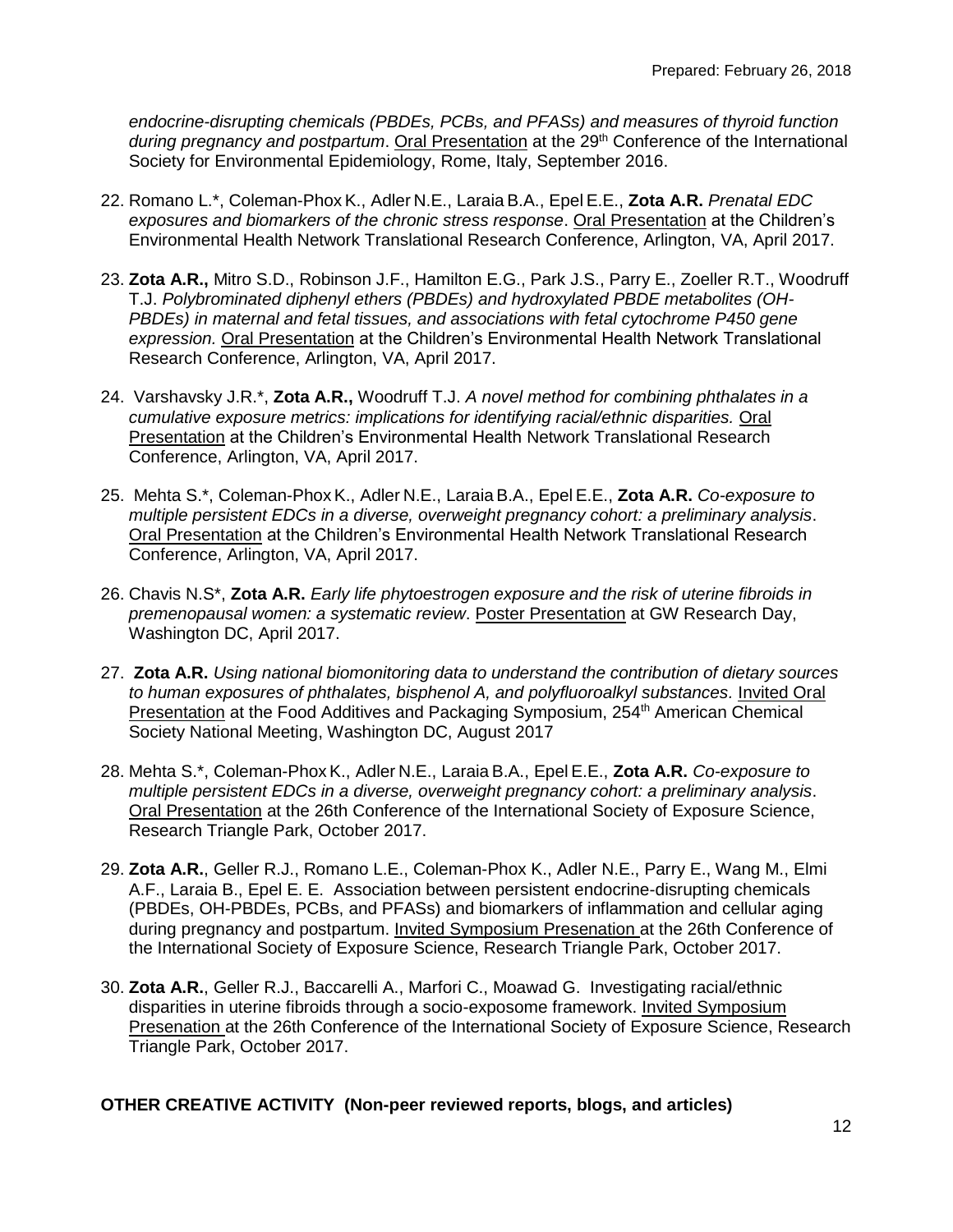#### Non-peer reviewed articles

2009 **Zota A**. and Jackson T. "The Environmental Injustice of Beauty: Health Repercussions of Chemical Hair Products for Black Women", in Sistersong Eds., *Collective Voices* (Special Edition – Intersections between Reproductive Justice and Environmental Justice) Vol. 4: 9.

#### **Blogs**

- 2010 **Zota A**. "Prenatal PCB exposure linked to children's ADHD symptoms." Environmental Health News, April 20, 2010.
- 2010 **Zota A.** "Studies find remarkably high levels of flame retardants in California's children." Environmental Health News, May 3, 2010.
- 2010 **Zota A.** "Rat study shows stress worsens air pollution health effects." Environmental Health News, May 20, 2010.
- 2010 **Zota A.** "Nitrates in water and food may increase womens' thyroid cancer risks." Environmental Health News, June 29, 2010.
- 2010 **Zota A.** "Lead levels decline in soil, blood in post-hurricane New Orleans." Environmental Health News, July 8, 2010.
- 2010. **Zota A.** "Health effects of mercury deserve more attention." Environmental Health News, August 3, 2010.
- 2010 **Zota A.** "Lower lead levels in jewelry show legislation can make a difference." Environmental Health News, September 14, 2010.
- 2010 **Zota A.** and Hessler W. "Breathe carefully: air emissions of benzene may cause birth defects." Environmental Health News, October 26, 2010.
- 2010 **Zota A.** "Oral contraceptives are not a major estrogen source in drinking water." Environmental Health News, December 07, 2010.
- 2011 **Zota A.** "Link between PCBs and blood pressure broader than suspected." Environmental Health News, January 07, 2011.
- 2011 **Zota A.** "Banned, contemporary chemicals widespread in U.S. pregnant women." Environmental Health News, January 14, 2011.

#### Opinion & Editorials

2013 **Zota A.,** Sutton P., and Woodruff T. "Opinion: New flammability standard is a win for lowincome communities of color." Environmental Health News, April 3, 2013.

#### Podcasts

2017 "Windows of Susceptibility" with Ami Zota. Environmental Chat Podcast Series, Partnerships for Environmental Public Health, National Institute of Environmental Health Science. <https://www.niehs.nih.gov/research/supported/translational/peph/podcasts/susceptibility/index.cfm>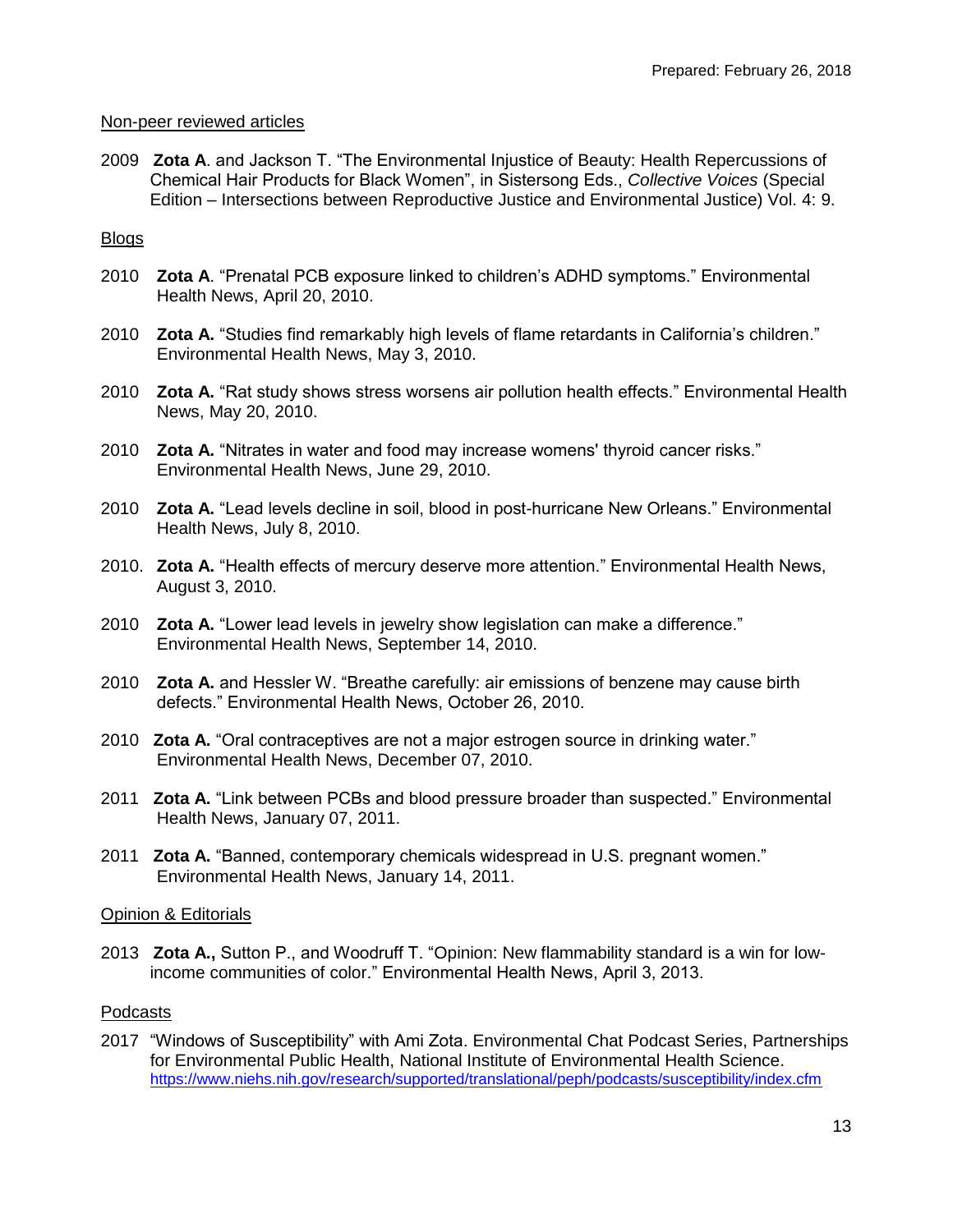2016 "Plasticizers, fast food, and your urine" with Ami Zota. *You Make Me Sick* Podcast Series, Environmental Defense Fund. [http://blogs.edf.org/health/2017/04/28/edf-health-podcast-you-make](http://blogs.edf.org/health/2017/04/28/edf-health-podcast-you-make-me-sick-plasticizers-fast-food-and-your-urine/)[me-sick-plasticizers-fast-food-and-your-urine/](http://blogs.edf.org/health/2017/04/28/edf-health-podcast-you-make-me-sick-plasticizers-fast-food-and-your-urine/)

# **PROFESSIONAL ACTIVITIES**

### **INVITED SCHOLARLY PRESENTATIONS**

- 2017 Invited Discussant: "Joint contribution of environmental and social stressors", Workshop on building the field and identifying research priorities for the joint contribution of environmental and social determinants of health across the life course, Co-sponsored by the JPB Foundation and University of Albany, Saratoga Springs, NY.
- 2017 Invited Symposium Presenter: "Investigating racial/ethnic disparities in uterine fibroids through a socio-exposome framework", International Society for Exposure Science Conference, Research Triangle Park, NC.
- 2017 Invited Symposium Presenter: "Association between persistent endocrine-disrupting chemicals (PBDEs, OH-PBDEs, PCBs, and PFASs) and biomarkers of inflammation and cellular aging during pregnancy and postpartum", International Society for Exposure Science Conference, Research Triangle Park, NC.
- 2017 Invited Symposium Speaker. Global Regulation of Food Packaging Symposium, American Chemical Society National Meeting. Using National Biomonitoring Data to Understand the Contribution of Dietary Sources to Human Phthalates Exposures*.* Washington DC.
- 2017 Invited Symposium Speaker. Rutgers University, Environmental Justice and the Future of Environmental Health Research, "Social Disparities in EDC Exposures: Upstream Drivers and Potential Health Consequences", New Brunswick, NJ.
- 2017 Invited Symposium Presenter and Session Chair: "Novel Methods for Examining Cumulative Chemical Exposures during Pregnancy", Children's Environmental Health Network Translational Research Conference, Arlington, VA.
- 2016 Invited Presenter. AAAS Science and Technology Policy Fellowship Program, Obesity: From Biology to Policy Conference, "The Role of Endocrine Disrupters in Chronic Disease". Washington, DC.
- 2016 Invited Symposium Presenter and Symposium Chair: "Environmental Exposures and Women's Perinatal Health: Implications for Chronic Disease Risk", Conference of the International Society of Environmental Epidemiology, Rome, Italy.
- 2016 Invited Presenter. US Food and Drug Administration Center for Food Safety and Nutrition, Phthalate Task Force, "Public Health Implications of Phthalates in Food", Washington, DC.
- 2016 Invited Plenary Speaker. National Institute of Environmental Health Sciences, Environmental Health Science Fest. "Exposures Across the Life Course", Durham, NC.
- 2015 Invited Presenter. NICHD Epidemiologic Branch, "Social and Environmental Determinants of Telomere Length across the Life Course", Bethesda, MD.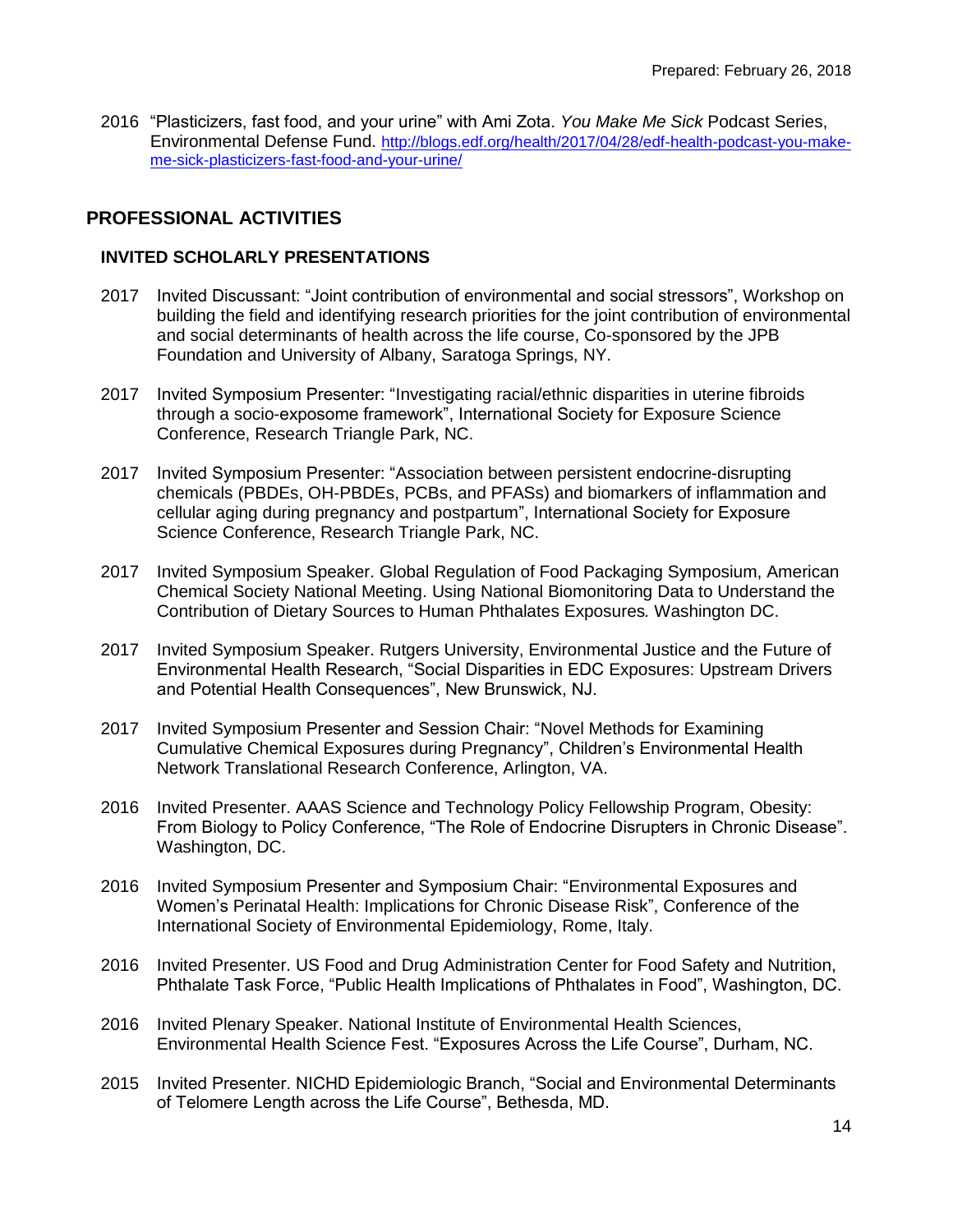- 2015 Invited Presenter. Harvard T.H. Chan School of Public Health, Department of Environmental Health. "Social Disparities and the Chemical Environment: Implications for Women's Health", Boston, MA.
- 2014 Invited Presenter. National Center for Health Statistics, "Temporal Trends in Phthalates Exposures: Findings from NHANES 2001-2010", Hyattsville, MD.
- 2014 Invited Presenter. Workshop on Conceptualizing Environmental Exposures: From Data to Decision, "Translating Science into Policy: Opportunities and Challenges", Philadephia, PA.
- 2014 Invited Presenter. Conference of the International Society of Exposure Science. "Assessing Perceptual and Biological Measures of Chronic Stress Among Low Income, Ethnically Diverse Pregnant Women" (symposium), Cincinnati, OH.
- 2013 Invited Presenter. Conference on Environmental Health for Obstetricians and Gynecologists (hosted by the Mid-Atlantic Center for Children's Health and the Environment, Children's National Medical Center and George Washington University), "Perinatal Origins of Endocrine-Disruption: Unintended Consequences of our Consumer Environment", Washington, DC.
- 2013 Invited Discussant. Roundtable on Environmental Health. Society of Environmental Journalists Annual Conference. Nashville, TN.
- 2012 Invited Presenter. California State University Northridge, Environmental and Occupational Health Technical Symposium entitled Regulating Environmental Pollutants: Perchlorates and Other Thyroid Active Chemicals", Burbank, CA.
- 2012 Invited Presenter. George Washington University, Department of Environmental and Occupational Health Seminar. "Moving Towards Just Sustainability: Prenatal Origins of Environmental Health Disparities", Washington, DC.
- 2012 Invited Presenter. Yale School of Public Health, Department of Environmental Health. "Prenatal Origins of Endocrine Disruption", New Haven, CT.
- 2012 Invited Presenter. Emory University, Rollins School of Public Health, "Prenatal Origins of Endocrine Disruption: Unintended Consequences of our Consumer Environment", Atlanta, GA.
- 2012 Invited Presenter. American Academy of Child and Adolescent Psychiatry Annual Meeting, "Reproductive Environmental Health and the PBDE Case Study", San Francisco, CA.
- 2011 Invited Presenter. Green Science Policy Institute Flame Retardant Dilemma Symposium. "Halogenated Flame Retardants: Human Exposure and Epidemiology", Berkeley, CA.
- 2011 Invited Presnter. UCSF, Department of Obstetrics, Gynecology, and Reproductive Sciences. "Prenatal Exposure to Endocrine Disrupters and Thyroid Hormone Disruption during Pregnancy", San Francisco, CA.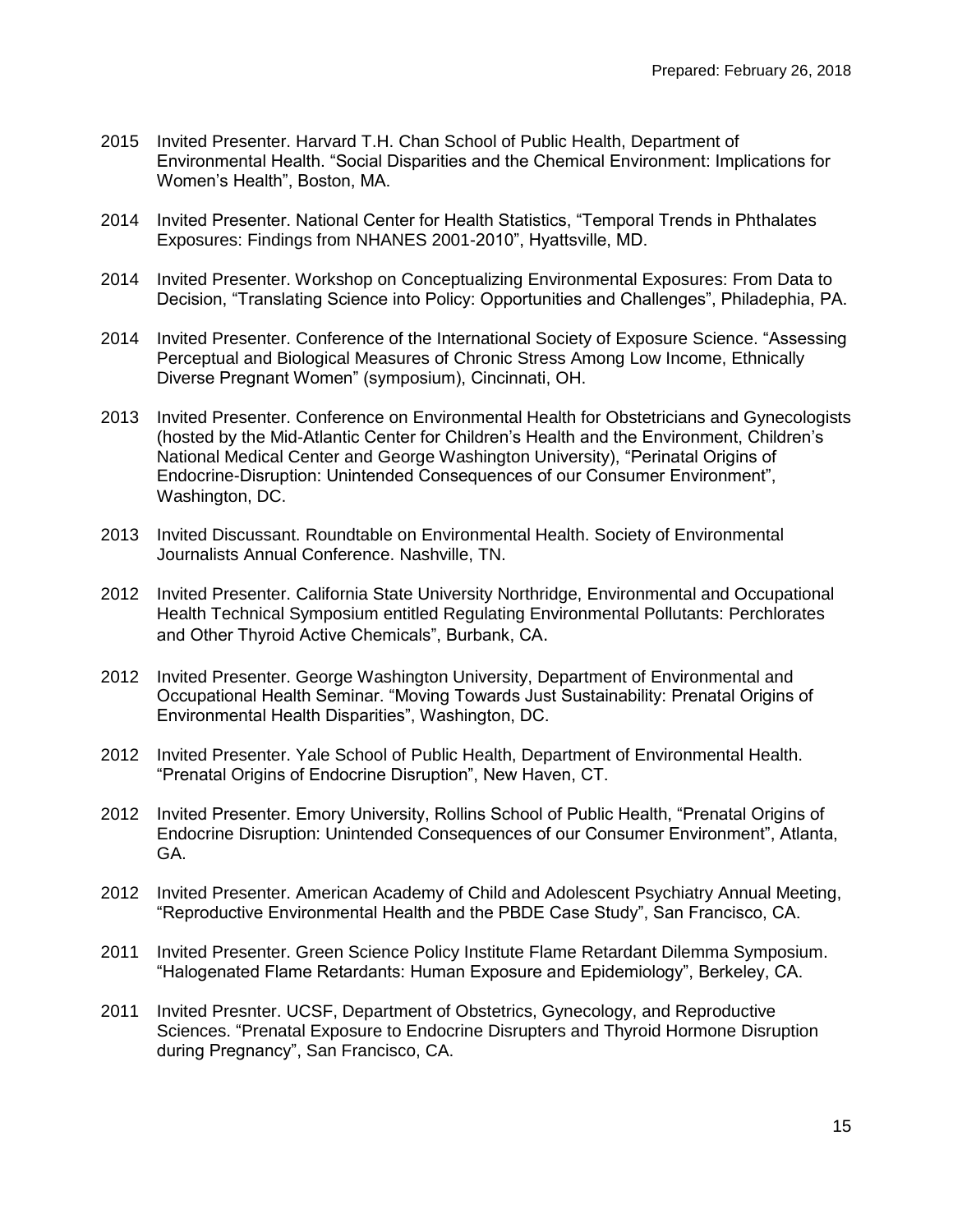- 2011 Invited Presenter. US Environmental Protection Agency Region IV, Healthy Hair Fair, "The Environmental Health Costs of Beauty", San Francisco, CA.
- 2010 Invited Presenter. UCSF Program on Reproductive Health and the Environment, "PBDE Flame Retardants – Better than Flames?", San Francisco, CA.
- 2010 Invited Presenter. UCSF Occupational and Environmental Health Nursing Program, "Advancing Environmental Health Research and Policy using NHANES Data", San Francisco, CA.
- 2010 Invited Presenter. Conference of the International Society of Environmental Epidemiology and International Society of Exposure Science (joint conference). "Impact of Polybrominated Diphenyl Ethers (PBDEs) on Thyroid Hormone Levels among California Women during Second Trimester of Pregnancy" (symposium), Seoul, Korea.
- 2009 Invited Presenter. California Department of Public Health, Department of Toxic Substance Control, "The PBDE Burden in California: Sources, Exposures, and Potential Health Effects", Berkeley, CA.
- 2009 Invited Presenter. Conference of the International Society of Exposure Science, "Cumulative Exposures to Thyroid Hormone Disrupting Compounds (PCBs and PBDEs) in Residential House Dust" (symposium), Minneapolis, Minnesota.
- 2008 Invited Presenter. Harvard School of Public Health, Department of Environmental Health, "Elevated House Dust and Serum Concentrations of PBDEs in California: Unintended Consequences of Furniture Flammability Standards?", Boston, MA.
- 2007 Invited Presenter. NIEHS Environmental Justice Grantee Conference, "Linking Breast Cancer with Environmental Justice", Boston, MA.

### **MAJOR PROFESSIONAL SERVICE**

#### **DEPARTMENT AND UNIVERSITY SERVICE**

- 2017- Member, Research Committee, GW Milken Institute SPH 2013 – Member, Curriculum Committee, Department of Environmental and Occupational Health, GWU SPHHS 2016 Invited Panelist, "Open Access in the Disciplines: A Conversation", hosted by the GW Libraries Scholarly Communication Committee 2016 Grader, DrPH Comprehensive Exams, EOH Department 2016 Invited Panelist, "Novel Methods to Improve Children's Health", part of the GW/ICF Research Forum Series 2016 Invited Presenter, Public Health Student Association (PHSA) Journal Club 2016 Invited Panelist, "Getting the Word Out: How to Maximize the Reach of Your Work" part of the Responsible Conduct of Research Lecture Series at GW 2015 Member, Big Data Task Force, GW Milken Institute SPH
- 2014 Member, Next Day Committee, GW Milken Institute SPH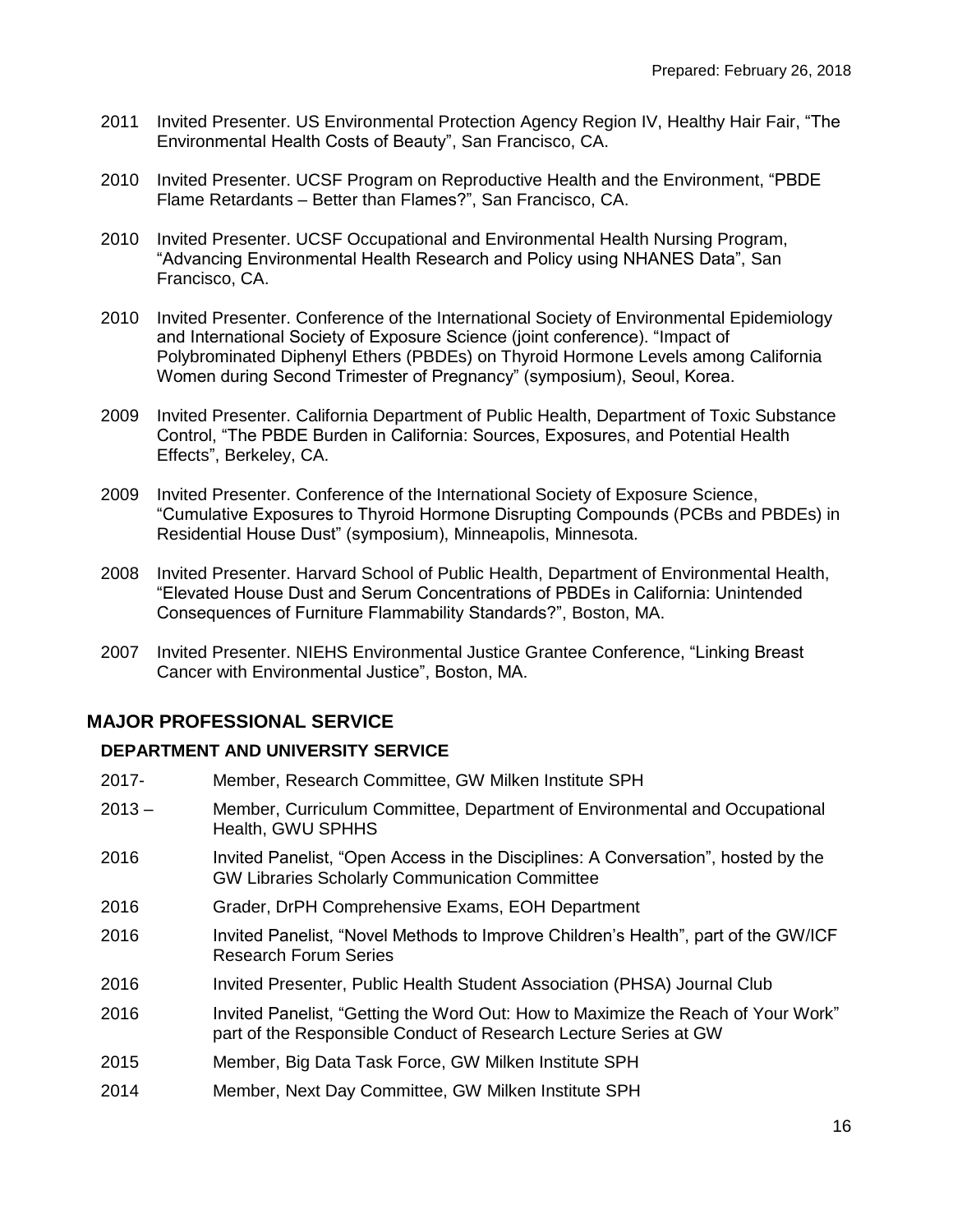2012 Invited Panelist, "Preparing a K99/R00 Award Application", UCSF Professional and Academic Success Skills Series, San Francisco, CA

### **PROFESSIONAL SOCIETY MEMBERSHIPS**

International Society of Exposure Science (ISES - formerly ISEA) International Society for Environmental Epidemiology (ISEE) American Public Health Association (APHA)

#### **SERVICE TO PROFESSIONAL SOCIETIES**

| 2014      | International Society of Environmental Epidemiology and International Society of<br>Exposure Science Annual Meeting, Roundtable Discussion on Careers in Exposure<br>Science for New Researcher and Student Group. |
|-----------|--------------------------------------------------------------------------------------------------------------------------------------------------------------------------------------------------------------------|
| 2013      | International Society of Environmental Epidemiology and International Society of<br>Exposure Science Annual Meeting, Member of Scientific Program Committee                                                        |
| 2010      | International Society of Environmental Epidemiology and International Society of<br>Exposure Science Annual Meeting, Workshop Presenter on Grant Writing for New<br>Researcher and Student Group.                  |
| 2008      | International Society of Environmental Epidemiology and International Society of<br>Exposure Science Annual Meeting, Student Poster Competition Judge.                                                             |
| 2008      | International Society of Environmental Epidemiology and International Society of<br>Exposure Science Annual Meeting, Abstract Reviewer.                                                                            |
| 2007-2010 | International Society of Exposure Science (ISES - formerly ISEA), Board Member.                                                                                                                                    |

### **NATIONAL SERVICE**

- 2017- Project TENDR (Targeting Environmental Neuro-Developmental Risks), *Phthalates Working Group.*
- 2017 National Institutes of Health (jointly organized by NIEHS and NIA) workshop: Telomeres as sentinels for environmental exposures, psychosocial stress, and disease susceptibility, *Invited participant and session chair.*
- 2017 Children's Environmental Health Network's Research Conference, *Organized and chaired plenary session entitled, "Novel methods for examining cumulative chemical exposures during pregnancy".*
- 2016 International Society of Environmental Epidemiology, *Organized and chaired symposium entitled, "Environmental exposures and women's perinatal health: implications for chronic disease risk"*
- 2014 Endocrine Society and International POPs Elimination Network (IPEN), *Expert Working Group on Endocrine Disrupting Chemicals.*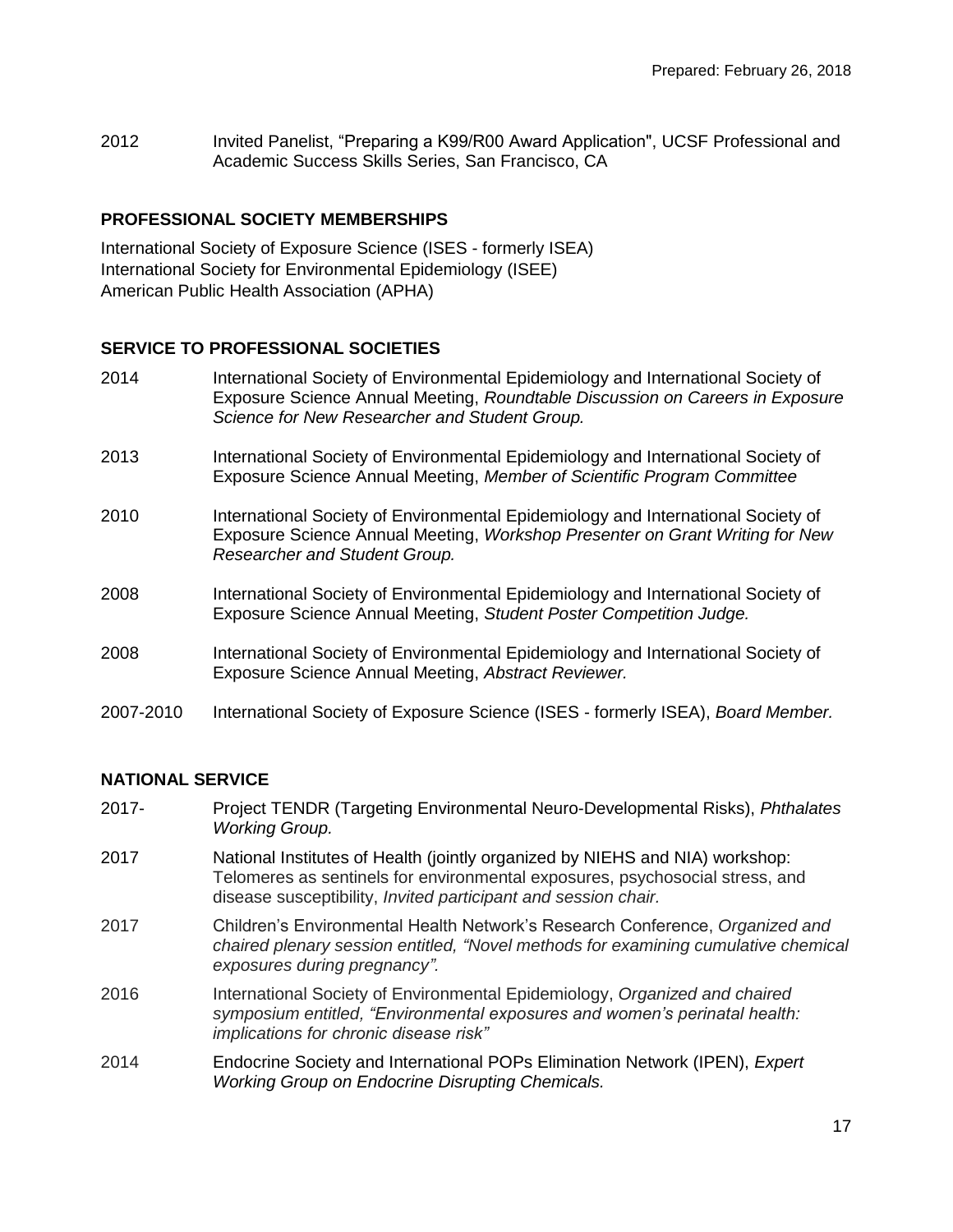- 2014 Prenatal Programming and Toxicity (PPTox) Conference, *Facilitated roundtable disucssion entitled, "Communicating with the Public on Developmental Origins".*
- 2013 International Symposium on Flame Retardants, *Chaired session entitled, "Epidemiology of Flame Retardants"*
- 2011 Workshop on Brominated and Other Flame Retardants*, Abstract Review*
- 2011 Workshop on Brominated and Other Flame Retardants*, Scientific Advisory Panel.*

#### **GRANT REVIEW**

- 2018 NIH CSR Study Section Member (Temporary), Infectious Disease, Reproductive Health, Asthma, and Pulmonary Conditions Study Section (IRAP), Feb 5-6, 2018
- 2017 NIH CSR Study Section Member (Temporary), Kidney, Nutrition, Obesity, and Diabetes Study Section (KNOD), Feb 2-3, 2017
- 2016 Harvard T.H. Chan School of Public Health, Kresge Center for Environmental Health Pilot Grant Program, *Ad Hoc Reviewer*

#### **SERVICE TO PROFESSIONAL PUBLICATIONS/PEER-REVIEW**

- 2017 Associate Editor, Journal of Exposure Science and Environmental Epidemiology
- 2017- Editorial Review Board, Environmental Health Perspectives
- 2017 Editorial Board, Environmental Epigenetics
- 2006 Ad hoc referee for 22 journals: American Journal of Epidemiology; American Journal of Public Health; Atmospheric Environment; Chemosphere; Environmental Epigenetics; Environmental Health; Environmental Health Perspectives; Environment International; Environmental Research Environmental Science & Technology; Health Affairs (special issue on environmental policy; 2011);International Journal of Environmental Research and Public Health; JAMA; Journal of Exposure Science and Environmental Epidemiology; Journal of Immigrant and Minority Health; Journal of Racial and Ethnic Health Disparities; Journal of Toxicology and Environmental Health; New Solutions; PLOS One; Pediatrics; Reproductive Toxicology; Science of the Total Environment; Toxicology and Applied Pharmacology; Women's Health

### **TEACHING AND MENTORING**

#### **COURSES TAUGHT**

- 2016 Course Director, *Environmental and Occupational Epidemiology (online)*, George Washington University
- 2013 Course Instructor, *Environmental and Occupational Epidemiology*, George Washington University (core course for the MPH degree in Environmental and Occupational Health)
- 2013 -2015 Course Instructor, *Culminating Experience in Environmental and Occupational*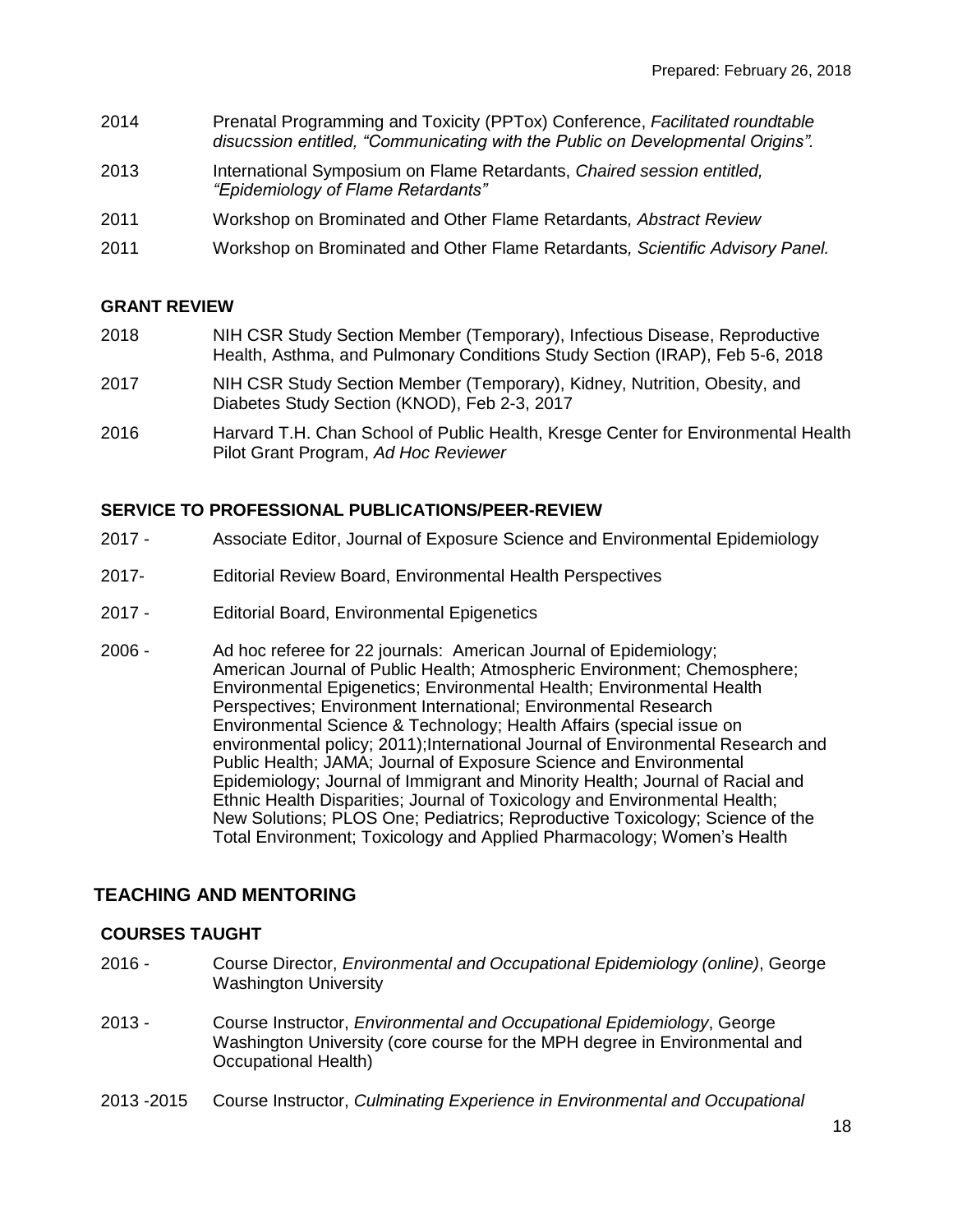*Health*, George Washington University (core course for the MPH degree in Environmental and Occupational Health)

2012-2013 Course Instructor, *Environmental Epidemiology*, UCSF Department of Epidemiology and Biostatistics, San Francisco, CA.

#### **GUEST LECTURES**

- 2014 2016 *Applied Data Analysis,* George Washington University Milken SPH (core course for EOH department)
- 2014 2015 *Chronic Disease Epidemiology*, George Washington University Milken SPH
- 2015 2016 *Health and Environment,* George Washington University Milken SPH
- 2014, 2017 *Maternal and Child Health I: Foundations*, George Washington University Milken PSH
- 2013 2017 *Politics of Nature*, Harvard University (undergraduate course)
- 2013 *Nature and Well-being,* George Washington University
- 2013 *Environmental Epidemiology,* University of California Davis
- 2011 *Introduction to Environmental Health*, City College of San Francisco, San Francisco, CA (part of the CCSF/Skyline College/SFSU Bridges to Baccalaureate Program).
- 2010 2012 *Introduction to Environmental Epidemiology*, University of California San Francisco, Reach the Decision Makers Fellowship Webinar, Oakland, CA.
- 2007 *Environmental Management I*, Harvard Extension School, Cambridge, MA

#### **OTHER TEACHING (AS GRADUATE STUDENT)**

- 2007 Teaching Assistant *Introduction to Geographic Information Systems using ArcGIS,*  Harvard School of Public Health, Boston, MA
- 2004 2005 Teaching Assistant *Introduction to Environmental Health,* Harvard School of Public Health, Boston, MA
- 2004 Teaching Fellow, *Human Organism* (Undergraduate Core Curriculum Program) Harvard College, Cambridge, MA
- 2002 2003 Boston Schweitzer Fellow**,** Community Service Project at Massachusetts Coalition for Occupational Health and Safety, Boston, MA Developed program curriculum; facilitated youth organizing program on labor rights and occupational health and safety using the "Train the Trainer" model

#### **ADVISING**

#### DOCTORAL LEVEL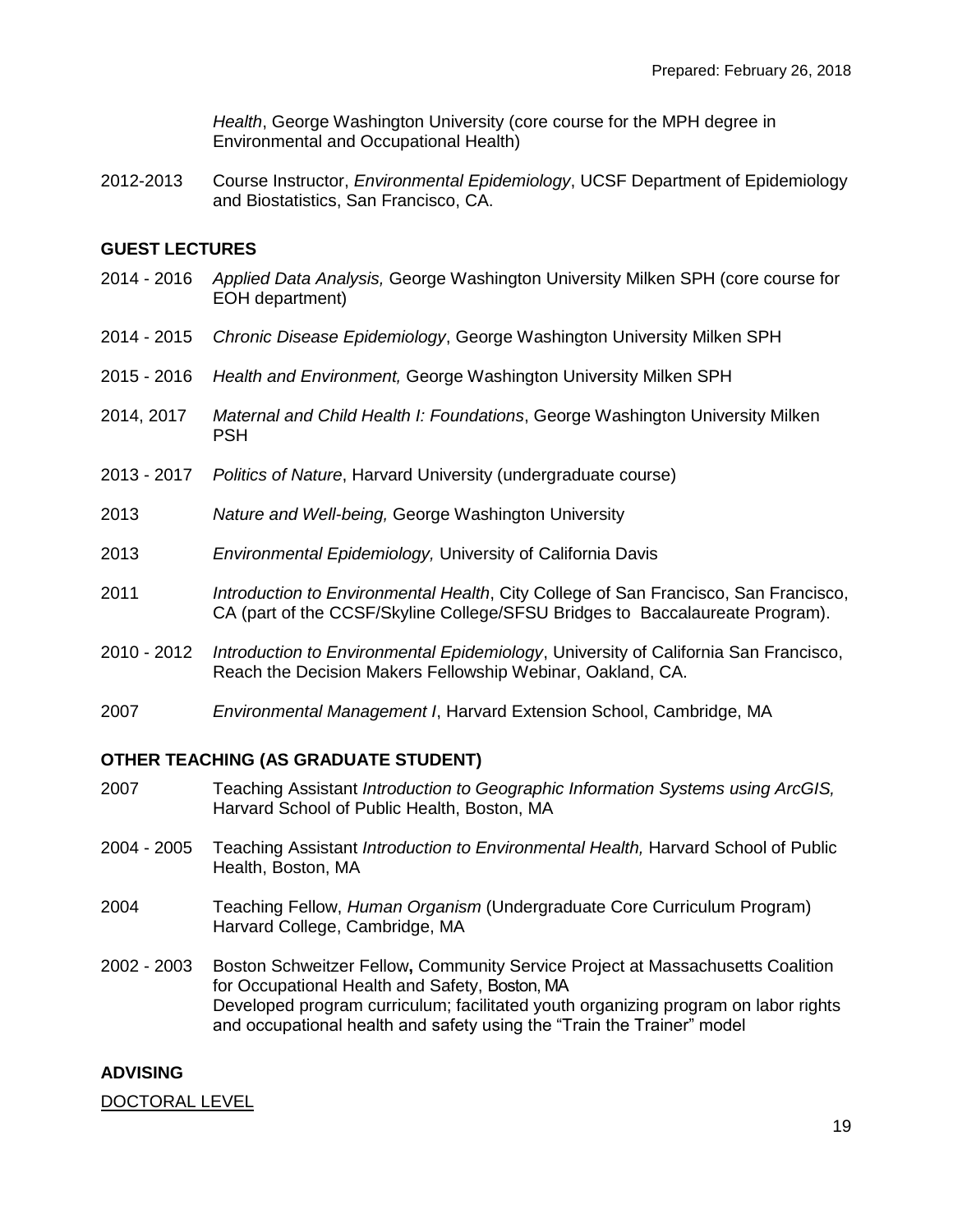- 2016 Chair, Dissertation Committee. Suril Mehta. DrPH Candidate in Environmental and Occupational Health, GW MSPH. Thesis topic: Exposure to endocrine-disrupting chemicals and perinatal outcomes among overweight women.
- 2016- Member, Dissertation Committee. Vidisha Parasram. DrPH Candidate in Environmental and Occupational Health, GW MSPH. Thesis topic: Assessing the resilience of the Charleston, West Virginia community after the 2014 Chemical Spill.
- 2017- Member, Dissertation Committee. Henry Akinleye, DPH Candidate in Environment and Occupational Health, CUNY School of Public Health. Thesis topic: Dietary patterns and phthalate exposures among US adults.

#### MASTERS OF PUBLIC HEALTH CULMINATING EXPERIENCE (CE)

- 2017-18 Brianna VanNoy, MPH Candidate in Environmental and Occupational Health. CE topic: Breastfeeding as a predictor of serum concentrations of per- and polyfluorinated alkyl substances in reproductive-aged women and young children: A rapid systematic review
- 2017-18 Leigh Prezkop, MPH Candidate in Environmental and Occupational Health. CE topic: Examining dietary preferences and food consumption patterns of food insecure populations: implications for food loss recovery on farms.
- 2016-17 Laura Romano, MPH Candidate in Environmental and Occupational Health. CE topic: Exposure to environmental endocrine-disrupting chemicals and measures of chronic stress during pregnancy and postpartum period.
- 2016-17 Darah Wright, MD, MPH Candidate in Epidemiology. CE topic: Exposure to environmental endocrine-disrupting chemicals and weight gain during pregnancy.
- 2016-17 Thao Pham, MPH Candidate in Environmental and Occupational Health. CE topic: Occupational exposure to cleaning products and asthma: a systematic review.
- 2016-17 Nicole Chavis, MPH Candidate in Environmental and Occupational Health. CE topic: Early life exposure to soy products and uterine fibroids: a systematic review.
- 2016-17 Kelly Protzko, PA/MPH Candidate in Environmental and Occupational Health. CE topic: Lead exposures from traditional eye cosmetics among vulnerable populations: a systematic review.
- 2015-16 Alison Chiaramonte, MPH Candidate in Environmental and Occupational Health. CE topic: Thyroid hormone levels and prenatal PBDE exposures: a systematic review.
- 2015-16 Cassandra Phillips, MPH Candidate in Environmental and Occupational Health. CE topic: Fast food consumption and exposure to phthalates and bisphenol A. First prize for best poster at GW Research Day (Spring 2015). Recipient of the annual CE award in the EOH Global Environmental Health program.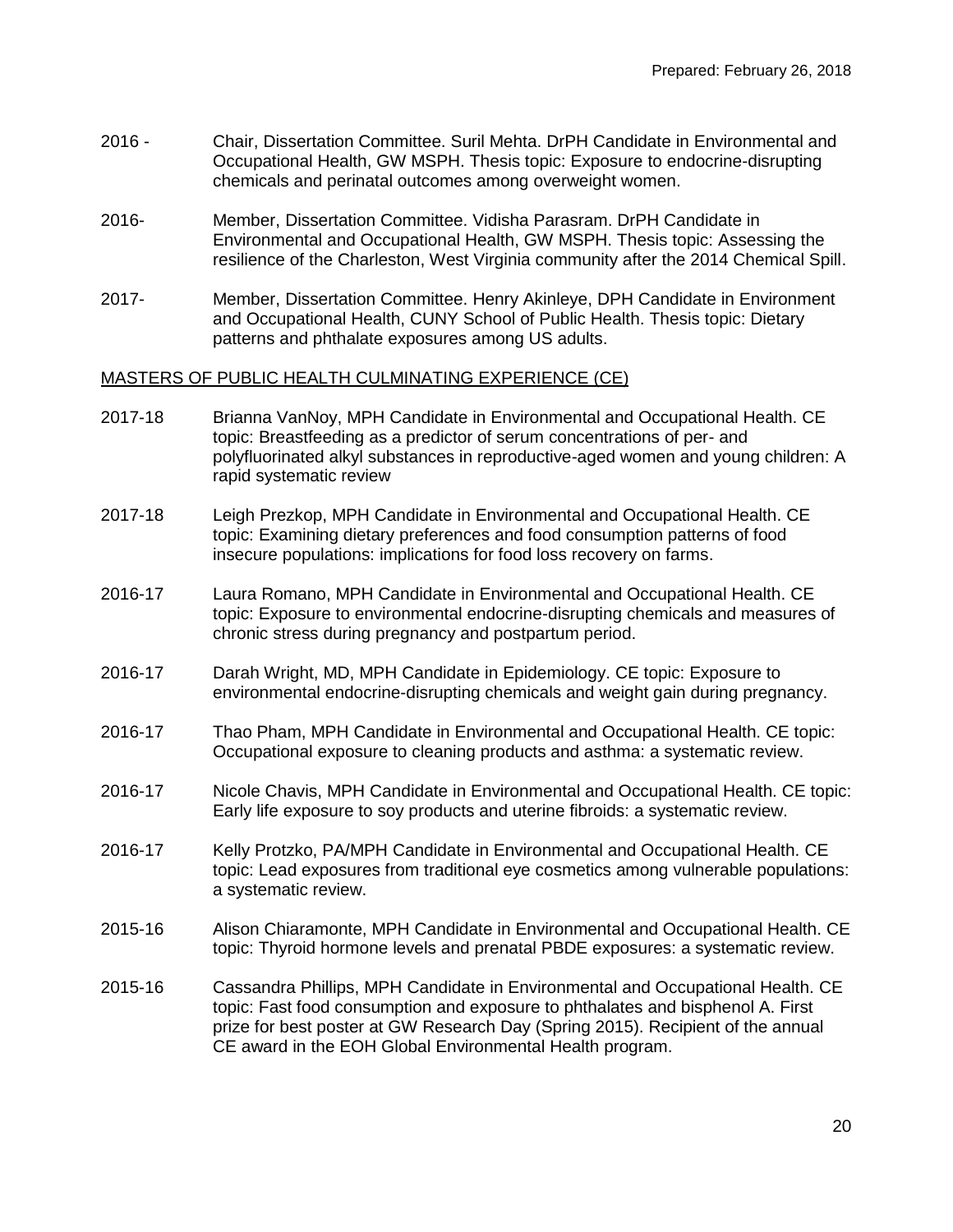- 2014-15 Sarah Scheinfeld, MPH Candidate in Environmental and Occupational Health. CE topic: Multi-media exposure assessment of manganese in infants during the first year of life living near a mining- related Superfund site.
- 2013-14 Amanda Price. MPH Candidate in Environmental and Occupational Health. CE topic: Maternal and placental telomere length and serum concentrations of PCBs and PBDEs among pregnant women.

#### STUDENT AWARDS AND FELLOWSHIPS

Brenda Trejo: 2017 Clara Schiffer Masters Fellowship in Women's Health. Milken Institute School of Public Health, George Washington University (Role: Primary Mentor).

Cassandra Phillips. Prize for Best Student Poster at GW Research Day, Washington DC, 2015.

# **PUBLIC HEALTH PRACTICE**

#### **SERVICE TO NON-GOVERNMENTAL ORGANIZATIONS (unpaid)**

2018-present Science Advisory Board Member, Science Communication Network 2014-present Science Advisory Committee Member, Women's Voices for the Earth 2013 Report Reviewer, Women's Voices for the Earth 2010-2011 Board of Directors, Women's Voices for the Earth 2010-present Research Advisory Committee Member, California Nail Salon Collaborative 2010-present Science Advisory Panel Member, Breast Cancer Fund

2006-2009 Advisory Board Member of the New England Regional Network – Environmental Leadership Program

### **TESTIMONIES AND BRIEFINGS**

- 2016 Congressional Briefing on on Federal Cosmetic Safety Reform, Washington DC. "Scientific Concern Over Chemicals in Personal Care Products" (invited presenter). Briefing organized by Campaign for Safe Cosmetics, Breast Cancer Fund, and American Sustainable Business Council.
- 2014 Briefing for Consumer Product Safety Commission Staff, Washington DC. "Public Health Concerns of Flame Retardants Used in Consumer Products" (invited presenter). Briefing organized by the Natural Resource Defense Council.
- 2013 Briefing for California Legislators and Legislative Staff, Sacramento, CA. "Flame Retardants: Gaining Clarity on a Complex Issue" (invited presenter). Briefing organized by Californians for Toxic-Free Fire Safety.
- 2012 California State Assembly (Standing Committee on Environmental Safety and Toxic Materials). Informational Hearing on California's Furniture Flammability Standards and the Safety of Flame Retardant Chemicals, Sacramento, CA. "Public Health Consequences of Flame Retardant Chemicals" (invited testimony).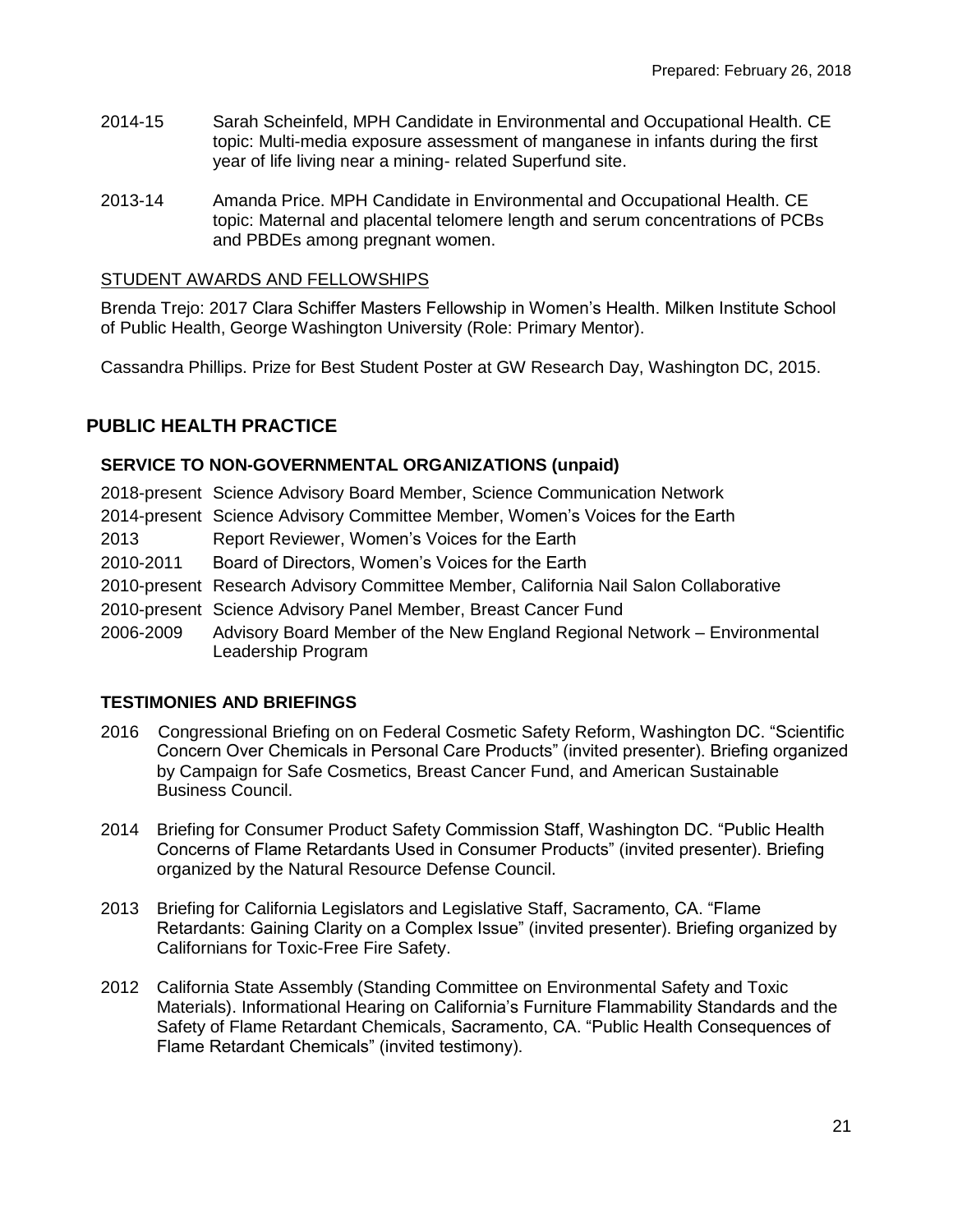#### **INVITED PRESENTATIONS TO NON-PROFIT ORGANIZATIONS, TRIBES, AND OTHER MULTI-STAKEHOLDER COLLABORATIVES**

- 2018 Invited Presenter. National webinar organized by the Collaborative on Health and the Environment (CHE-Pioneers Under 40). "Forging New Intersections between Environmetnal and Reproductive Justice using Research and Advocacy."
- 2017 Invited Panelist. "Scientists' experience in communicating with the media". National Science Communication Training for Environmental Health Sciences. International Society of Exposure Science.
- 2017 Invited Presenter. National webinar organized by the Collaborative on Health and the Environment (CHE-EDC). "Social disparities in phthalates exposures: implications for women's health."
- 2013 Invited Panelist. National webinar organized by Californians for Toxic-Free Fire Safety. "Disproportionate burden of flame retardant harm among socially vulnerable communities".
- 2012 Organizer and Invited Presenter. National webinar co-hosted by Black Women for Wellness, UCSF Program for Reproductive Health and the Environment, Silent Spring Institute, WE ACT for Environmental Justice, National Healthy Nail and Hair Salon Alliance, and the Campaign for Safe Cosmetics. "Ethnic Personal Care Products" .
- 2012 Invited Panelist. National webinar hosted by the Collaborative on Health and the Environment. "Indoor Environments and Environmental Health Disparities".
- 2011 Invited Presenter. The National Tribal Forum on Air Quality. "Air Quality and Health Impacts at the Tar Creek Superfund Site", Spokane, WA.
- 2010 Invited Panelist. National webinar hosted by the Collaborative on Health and the Environment Webinar. "Flame Retardants: Emerging Science and Policy Considerations".
- 2010 Invited Presenter. Tribal Air Quality Conference. "Outdoor Air Pollution and Public Health", Quapaw, OK.
- 2009 Invited Presenter. Environmental Action Conference "Linking Environmental Justice with Breast Cancer Advocacy.", Boston, MA.
- 2008 Invited Presenter. Black Women and Breast Cancer Conference: Prevention, Disparities, and Wellness. "Environmental Racism and Breast Cancer", Boston, MA.
- 2007 Invited Keynote. Mayor's Health Task Force Breast Cancer Awareness Kick-Off Event. "Breast Health, the Environment, and Advocacy", Lawrence, MA.
- 2007 Invited Presenter. Local Environmental Action Demanded (L.E.A.D.) Agency Annual 9th National Conference on Tar Creek. "Tar Creek Children's Exposure Study", Miami, OK.
- 2006 Invited Presenter. Local Environmental Action Demanded (L.E.A.D.) Agency Annual 8th National Conference on Tar Creek. "Tar Creek Children's Exposure Study: Research Update", Miami, OK.